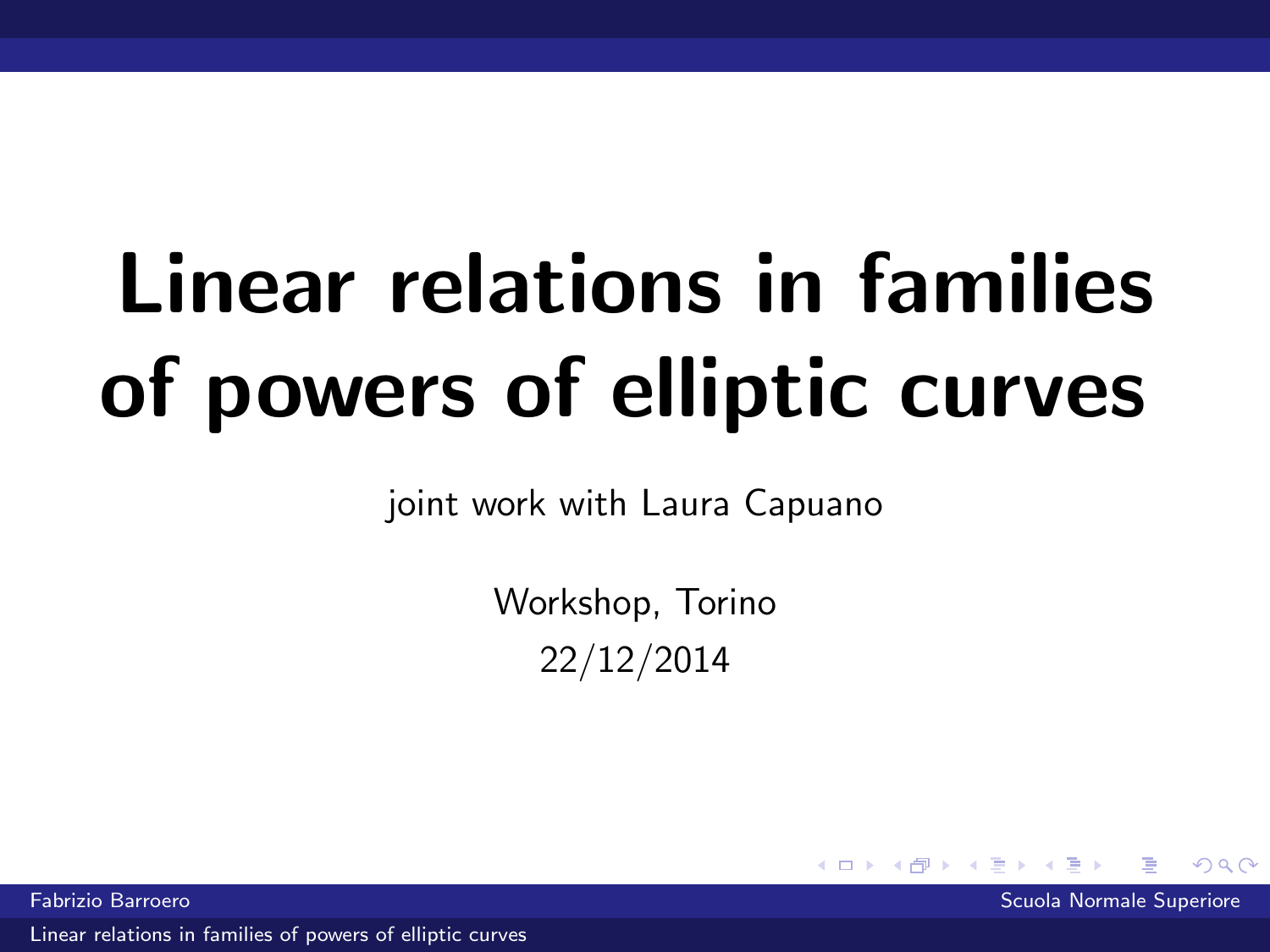Let  $K$  be a field (of characteristic 0) and consider a curve defined by

$$
F(X,Y)=0,
$$

for  $F(X, Y) \in K[X, Y]$ .

4.0.3  $\Omega$ Fabrizio Barroero Scuola Normale Superiore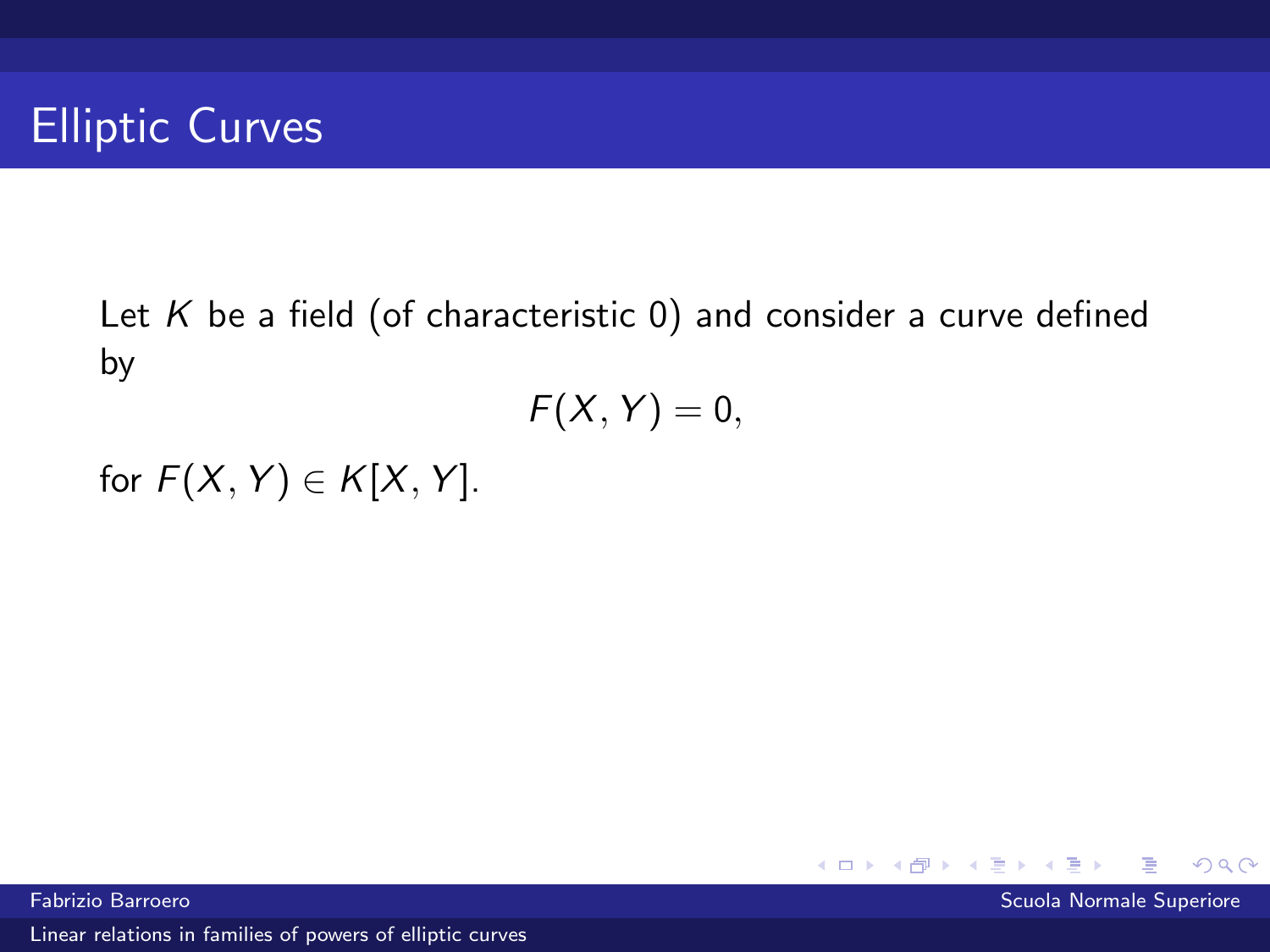Let  $K$  be a field (of characteristic 0) and consider a curve defined by

$$
F(X,Y)=0,
$$

for  $F(X, Y) \in K[X, Y]$ . If F has the special form

$$
F=Y^2-f(X),
$$

 $\Omega$ 

where  $f$  is a degree 3 polynomial with simple roots, we call the curve an Elliptic Curve.

Fabrizio Barroero Scuola Normale Superiore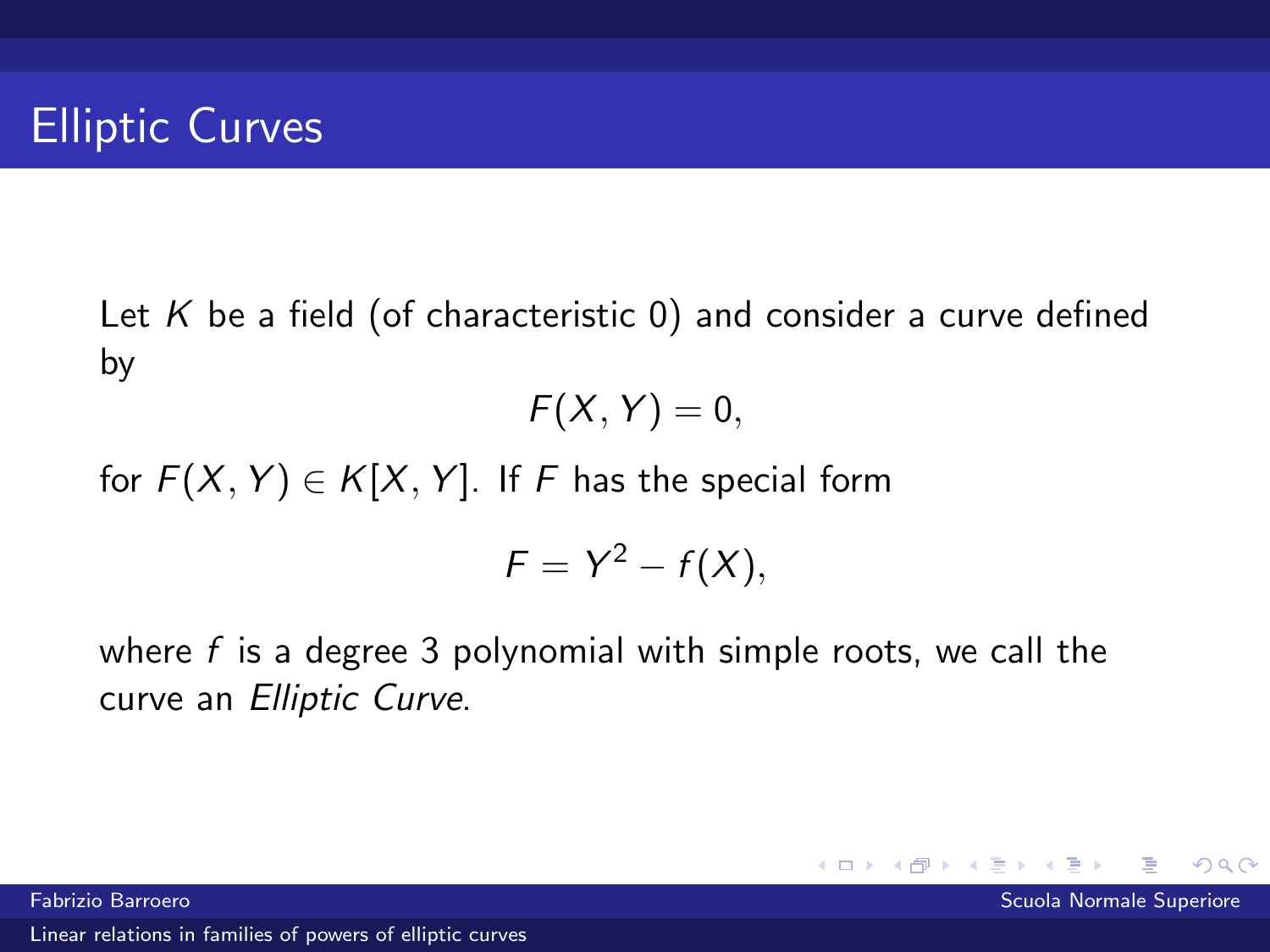On the set

$$
\{(x,y)\in K^2: F(x,y)=0\}\cup \{O\}.
$$

a group law can be defined. The group is abelian.



Fabrizio Barroero Scuola Normale Superiore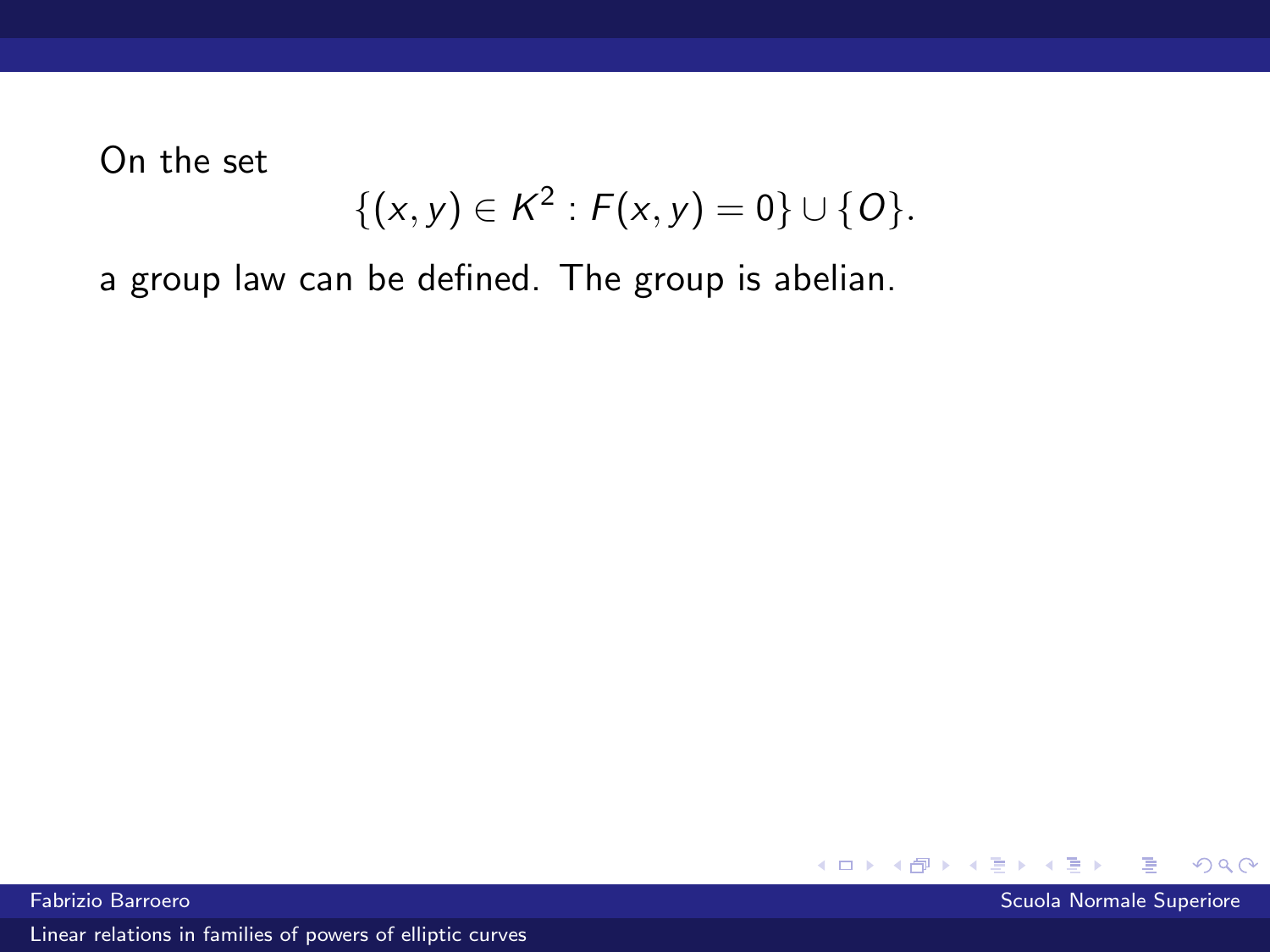On the set

$$
\{(x,y)\in K^2: F(x,y)=0\}\cup \{O\}.
$$

a group law can be defined. The group is abelian.

Mordell (1922): The group of rational points of an elliptic curve over Q is finitely generated.

Fabrizio Barroero Scuola Normale Superiore

 $\Omega$ 

**← ロ ▶ → イ 冊**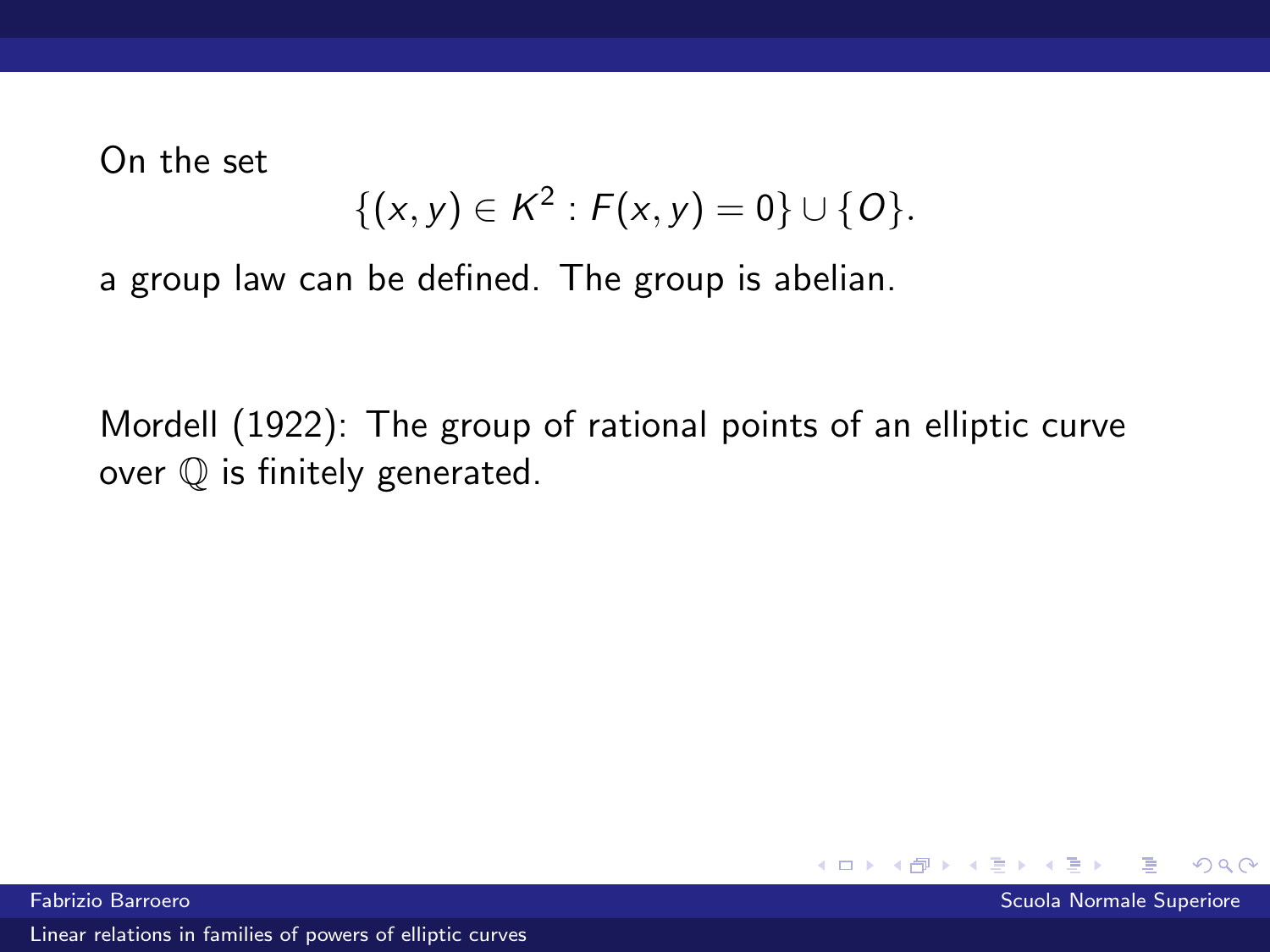On the set

$$
\{(x,y)\in K^2: F(x,y)=0\}\cup \{O\}.
$$

a group law can be defined. The group is abelian.

Mordell (1922): The group of rational points of an elliptic curve over Q is finitely generated. Example:

$$
Y^2 = X^3 - 82X,
$$

the group of rational points is isomorphic to

 $\mathbb{Z}^3 \times \mathbb{Z}/2\mathbb{Z}$ .

**←ロ ▶ ← イ 同 →** 

 $\Omega$ 

Fabrizio Barroero Scuola Normale Superiore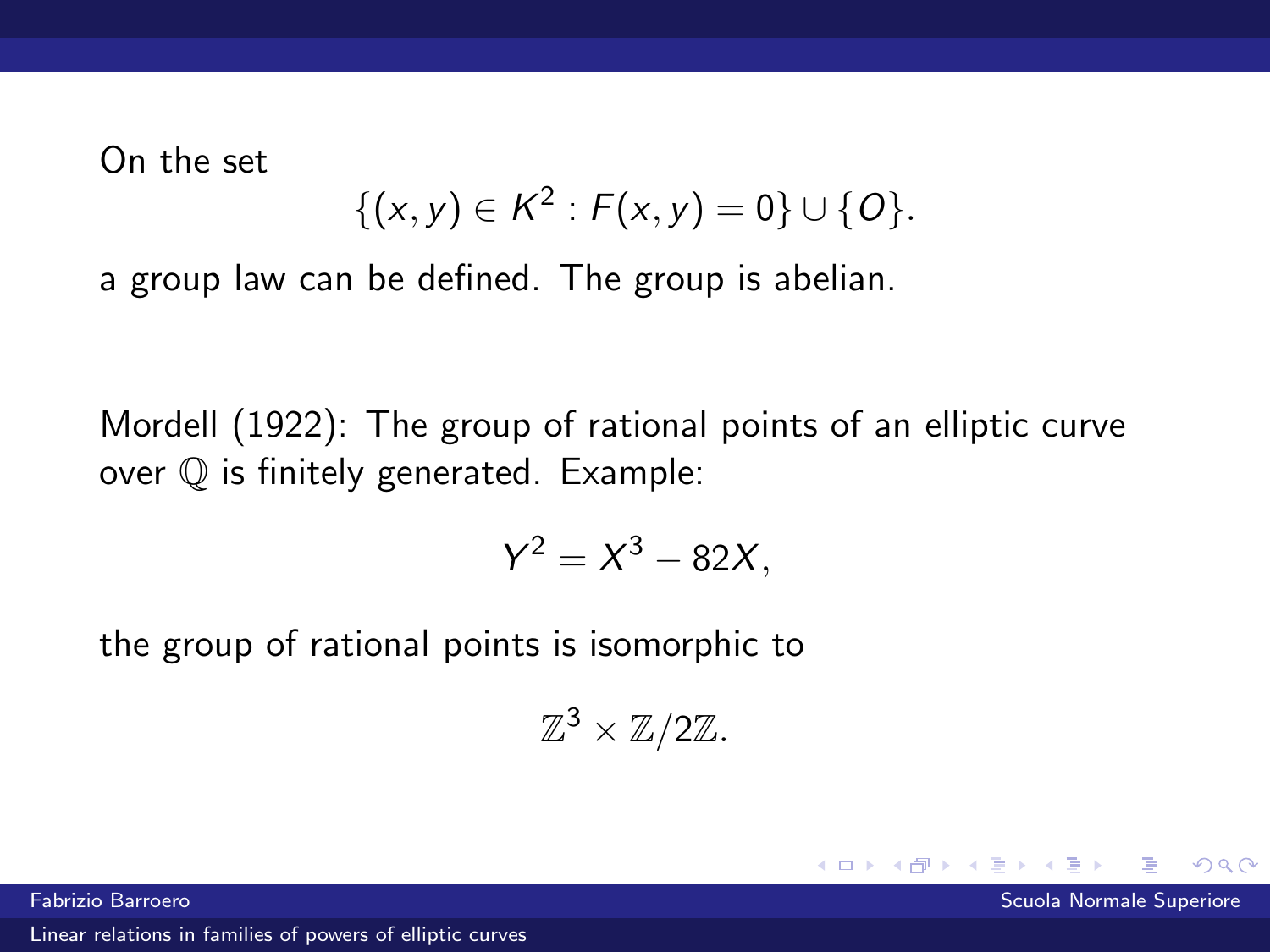Let  $E_{\lambda}$  be the elliptic curve with Legendre equation

$$
Y^2=X(X-1)(X-\lambda).
$$

Fabrizio Barroero Scuola Normale Superiore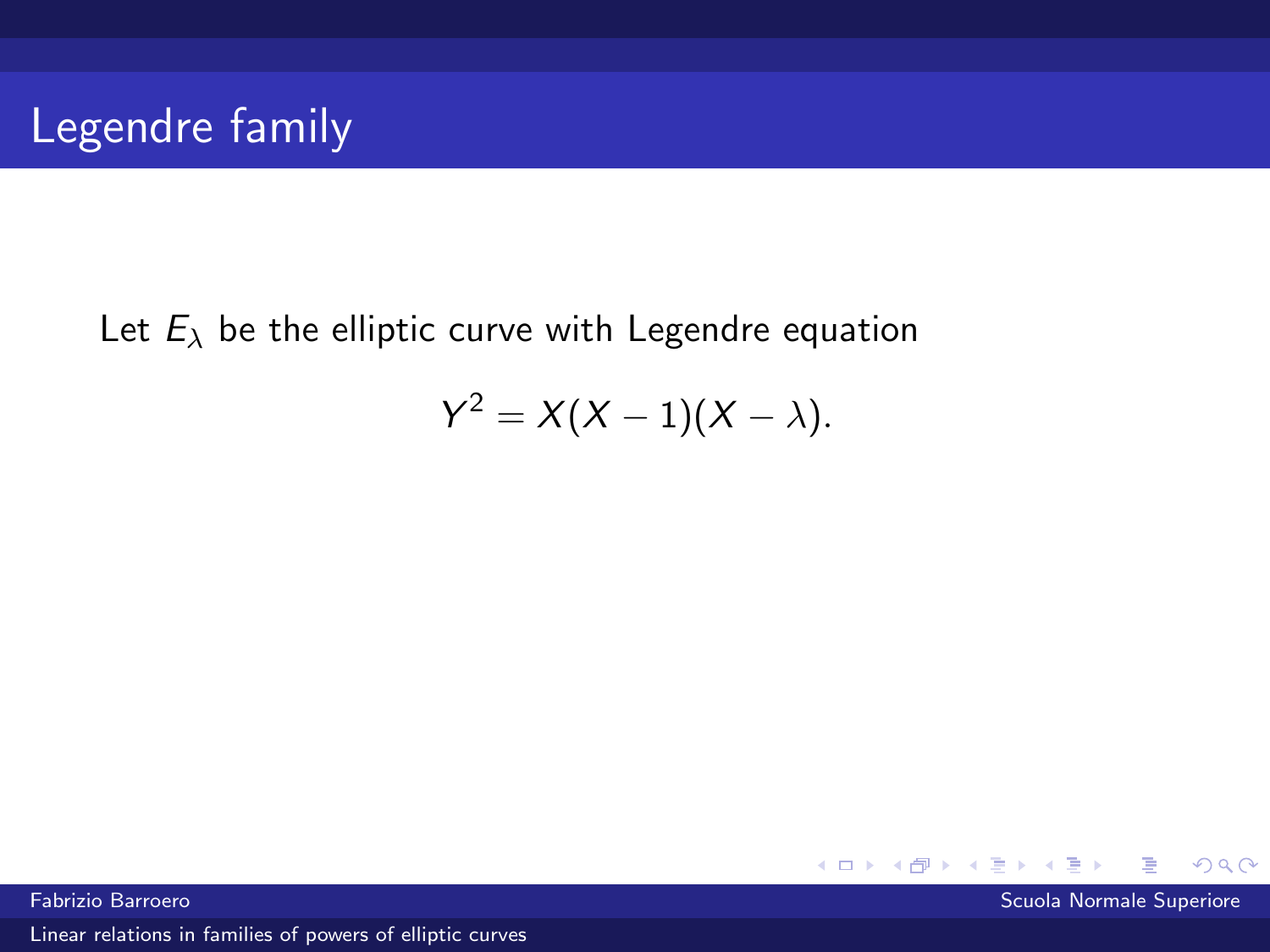Let  $E_{\lambda}$  be the elliptic curve with Legendre equation

$$
Y^2=X(X-1)(X-\lambda).
$$

We can view it in two ways:

**a** as an elliptic curve over  $\mathbb{Q}(\lambda)$ , where  $\lambda$  is some variable;

4. 0. 8.

 $\Omega$ 

as a family of elliptic curves for  $\lambda \in \mathbb{C} \setminus \{0,1\}.$ 

Fabrizio Barroero Scuola Normale Superiore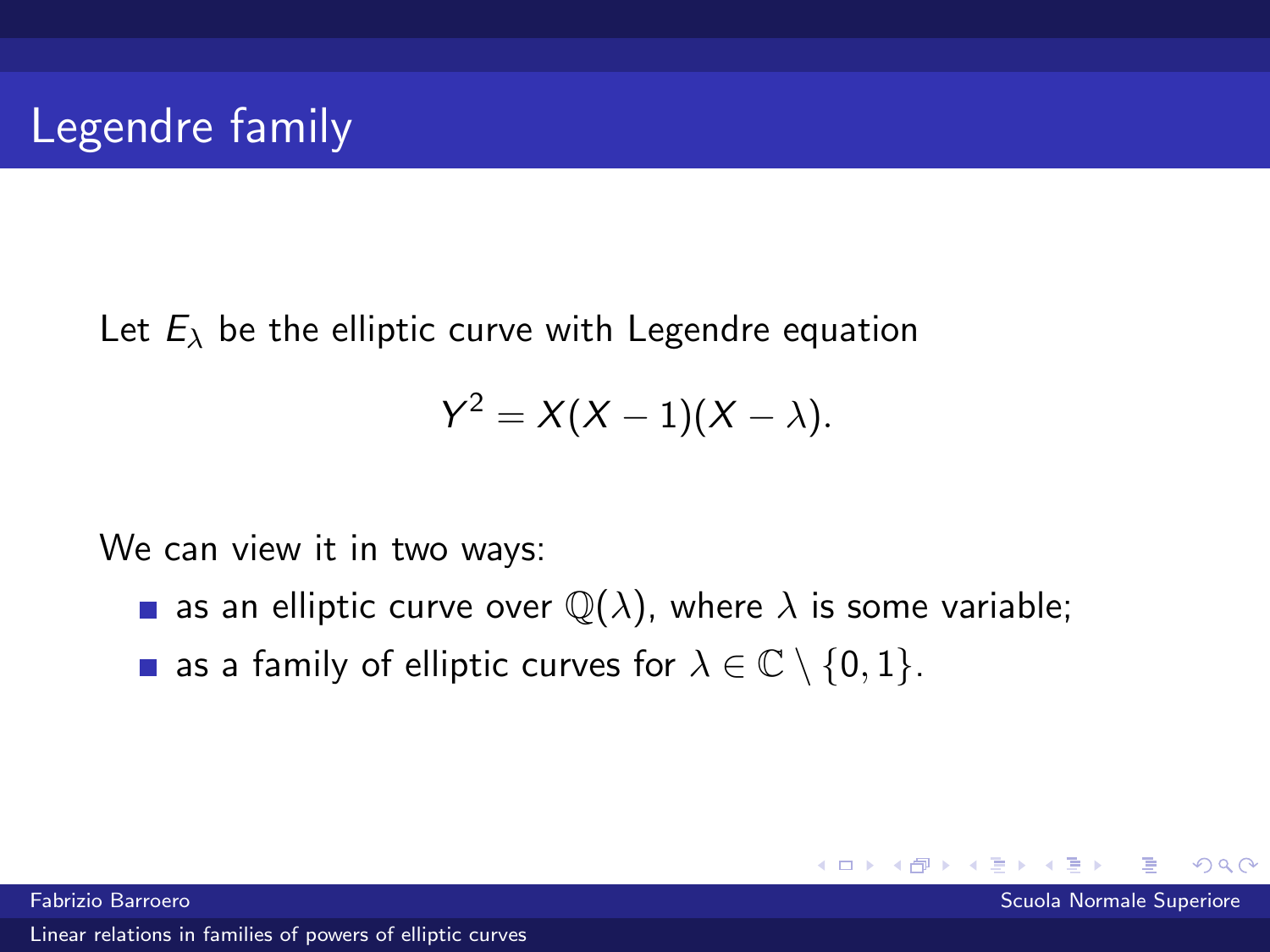$$
P_1(\lambda) = \left(2, \sqrt{2(2-\lambda)}\right) \quad \text{and} \quad P_2(\lambda) = \left(3, \sqrt{6(3-\lambda)}\right),
$$
  
in  $E_\lambda\left(\overline{\mathbb{Q}(\lambda)}\right)$ .

Fabrizio Barroero Scuola Normale Superiore

注

 $299$ 

∍

**K ロ ▶ K 倒 ▶ K**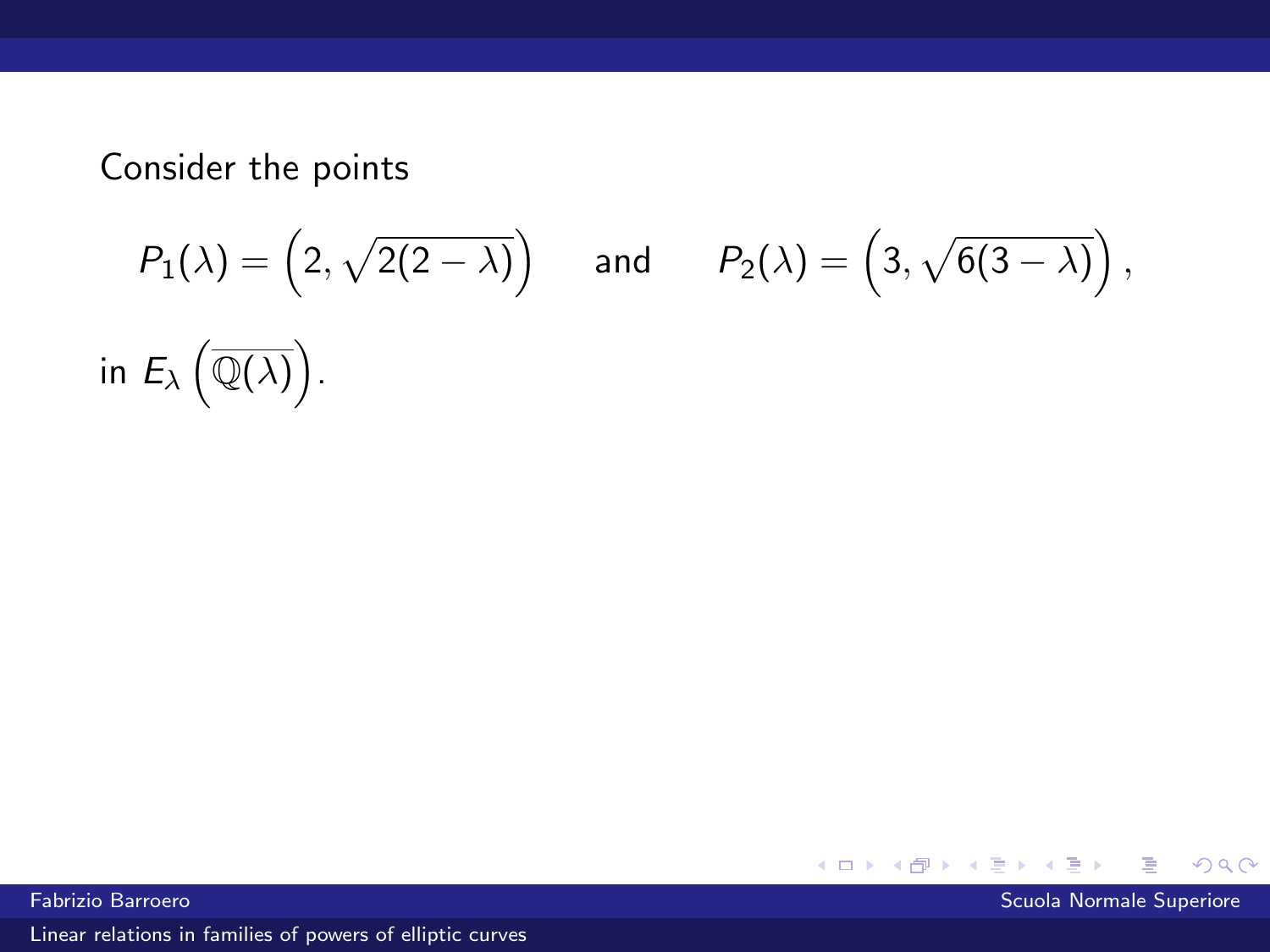$$
P_1(\lambda) = \left(2, \sqrt{2(2-\lambda)}\right) \quad \text{and} \quad P_2(\lambda) = \left(3, \sqrt{6(3-\lambda)}\right),
$$
  
in  $E_{\lambda}(\overline{\mathbb{Q}(\lambda)})$ .

These points are generically linearly independent, i.e., if  $nP_1(\lambda) = mP_2(\lambda)$  then  $n = m = 0$ .

Fabrizio Barroero Scuola Normale Superiore

 $\Omega$ 

4.0.3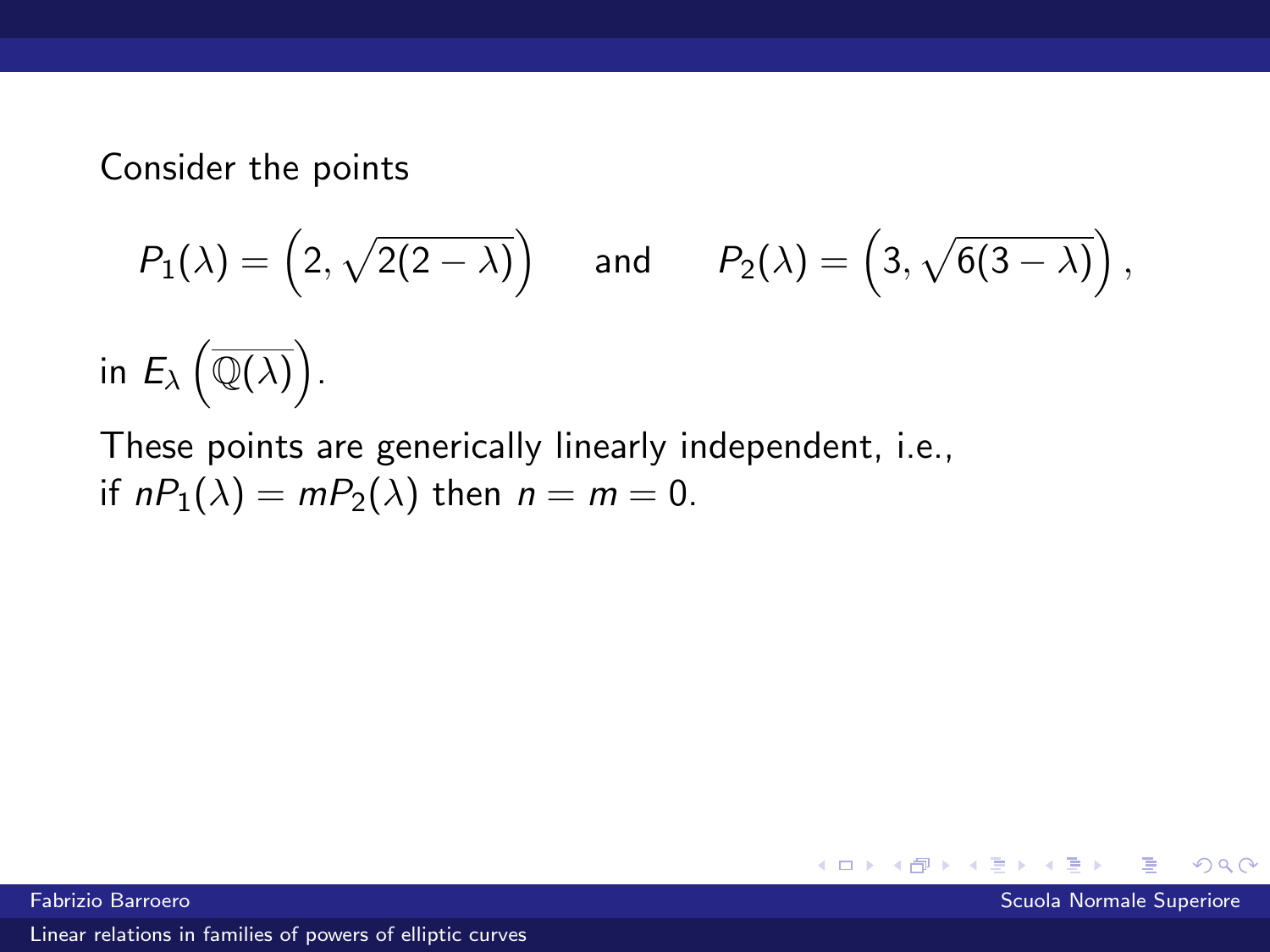$$
P_1(\lambda) = \left(2, \sqrt{2(2-\lambda)}\right) \quad \text{and} \quad P_2(\lambda) = \left(3, \sqrt{6(3-\lambda)}\right),
$$
  
in  $E_{\lambda}(\overline{\mathbb{Q}(\lambda)})$ .

These points are generically linearly independent, i.e., if  $nP_1(\lambda) = mP_2(\lambda)$  then  $n = m = 0$ . Consider

$$
R = \left\{ \lambda_0 \in \mathbb{C} : \exists (n, m) \in \mathbb{Z}^2 \setminus \{ (0, 0) \} : nP_1(\lambda_0) = mP_2(\lambda_0) \right\}.
$$

 $\leftarrow$   $\Box$ ∢ 何

Fabrizio Barroero Scuola Normale Superiore

 $\Omega$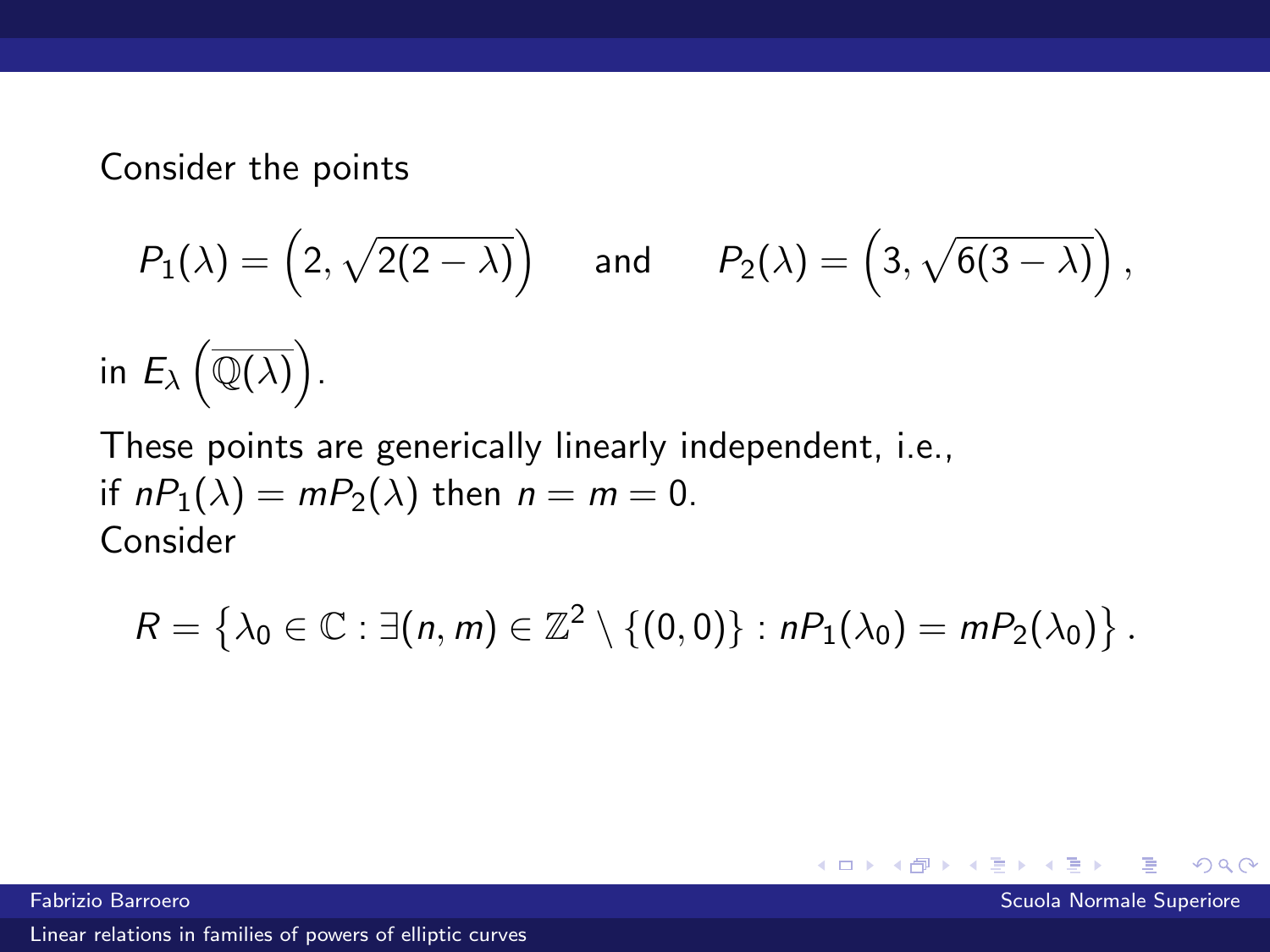$$
P_1(\lambda) = \left(2, \sqrt{2(2-\lambda)}\right) \quad \text{and} \quad P_2(\lambda) = \left(3, \sqrt{6(3-\lambda)}\right),
$$
  
in  $E_{\lambda}(\overline{\mathbb{Q}(\lambda)})$ .

These points are generically linearly independent, i.e., if  $nP_1(\lambda) = mP_2(\lambda)$  then  $n = m = 0$ . Consider

$$
R = \left\{ \lambda_0 \in \mathbb{C} : \exists (n, m) \in \mathbb{Z}^2 \setminus \{ (0, 0) \} : nP_1(\lambda_0) = mP_2(\lambda_0) \right\}.
$$

We have that this is a set of algebraic numbers and by Silverman Specialization Theorem, it is a set of bounded height.

4. 0. 8.

 $\Omega$ 

Fabrizio Barroero Scuola Normale Superiore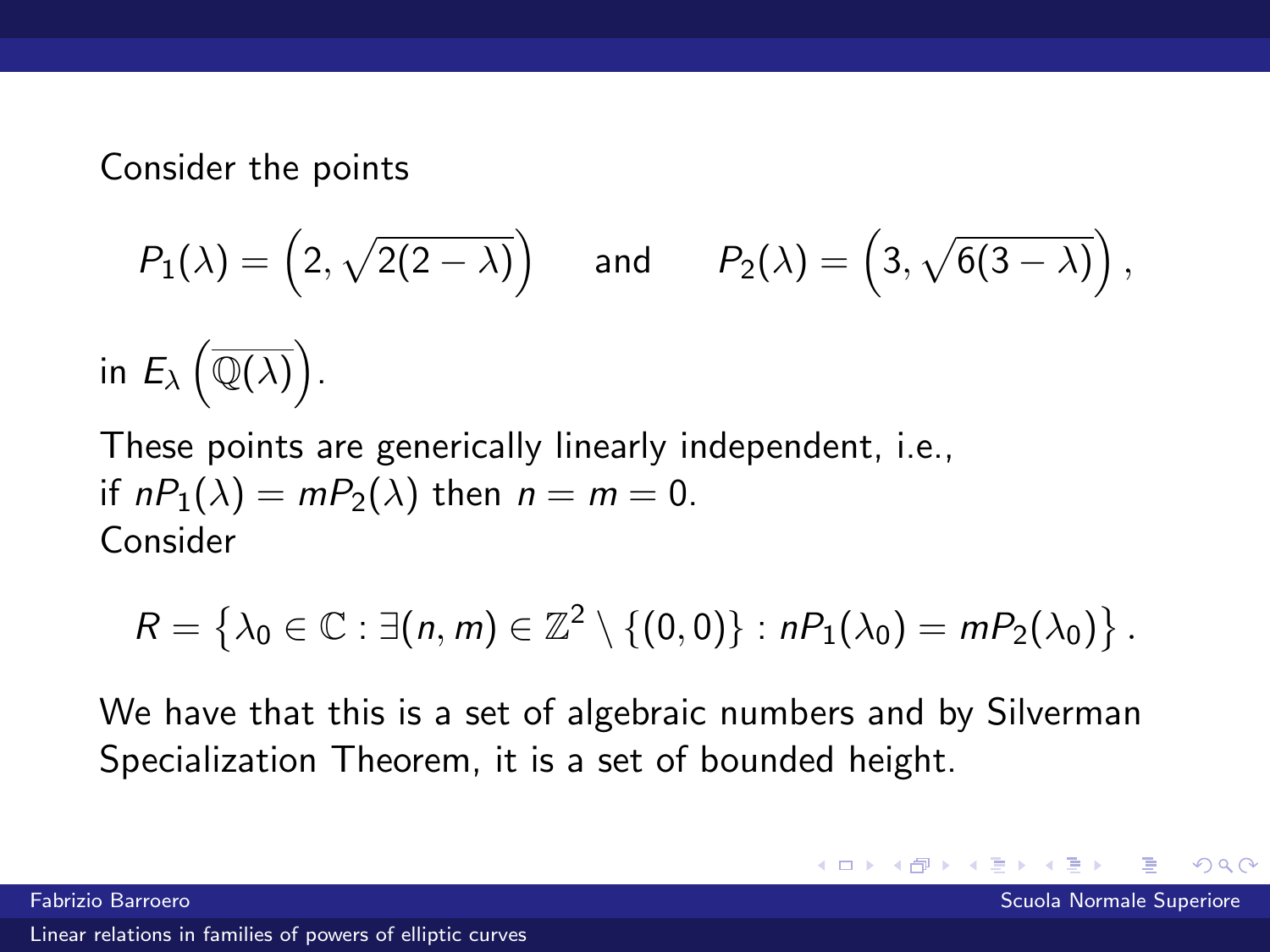This means that for every  $d \in \mathbb{N}$ 

$$
R \cap \big\{\alpha \in \overline{\mathbb{Q}} : [\mathbb{Q}(\alpha) : \mathbb{Q}] \leq d\big\}
$$

is finite.



Fabrizio Barroero Scuola Normale Superiore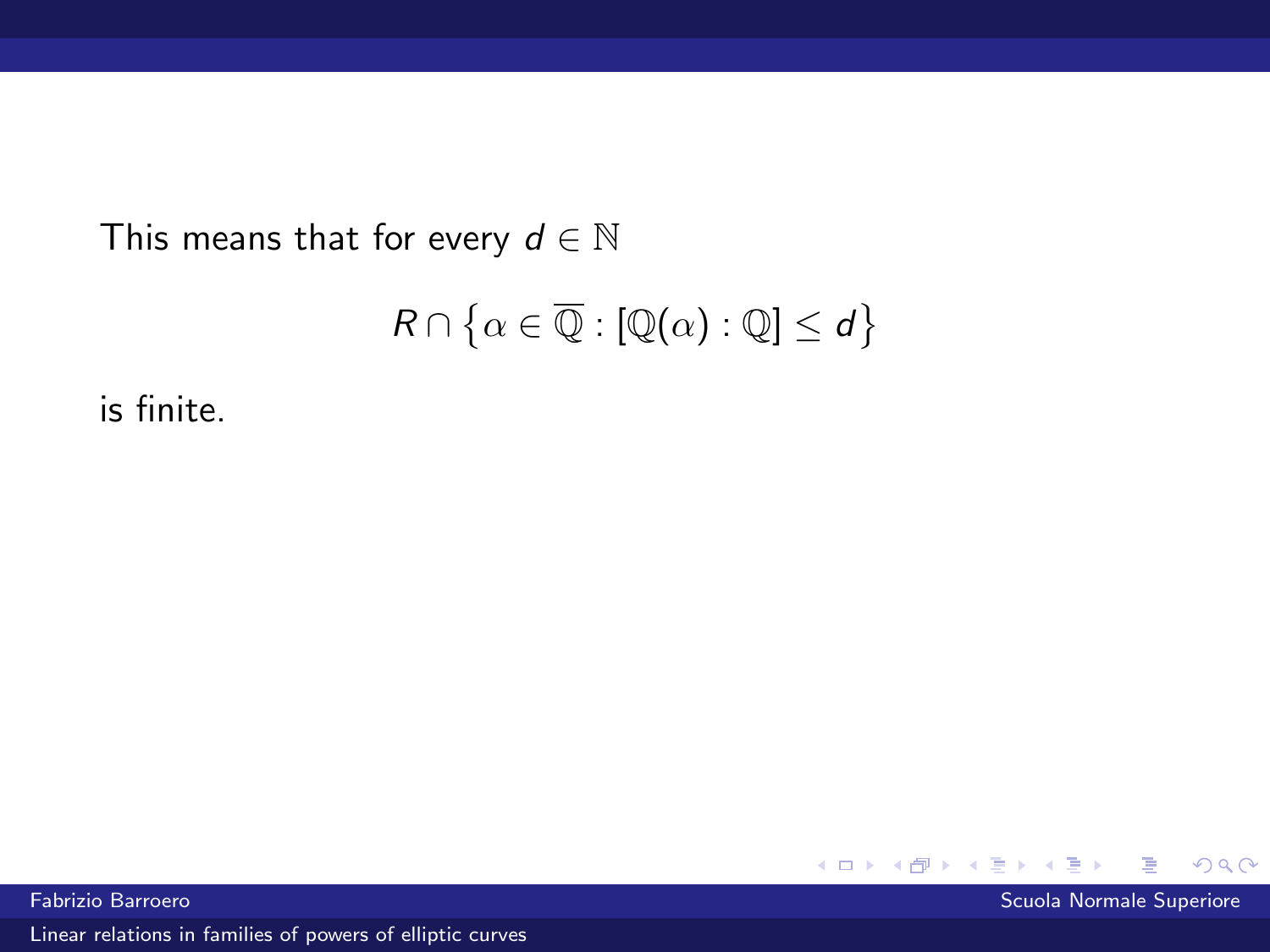This means that for every  $d \in \mathbb{N}$ 

$$
R\cap\big\{\alpha\in\overline{\mathbb{Q}}: [\mathbb{Q}(\alpha):\mathbb{Q}]\leq d\big\}
$$

is finite.

#### Question

What about the  $\lambda_0$  such that there are linearly independent  $a, b \in \mathbb{Z}^2$  with  $a_1 P_1(\lambda_0) = a_2 P_2(\lambda_0)$  and  $b_1 P_1(\lambda_0) = b_2 P_2(\lambda_0)$ , i.e., the points have finite order?

Fabrizio Barroero Scuola Normale Superiore

 $\Omega$ 

 $\leftarrow$   $\Box$   $\rightarrow$   $\rightarrow$   $\Box$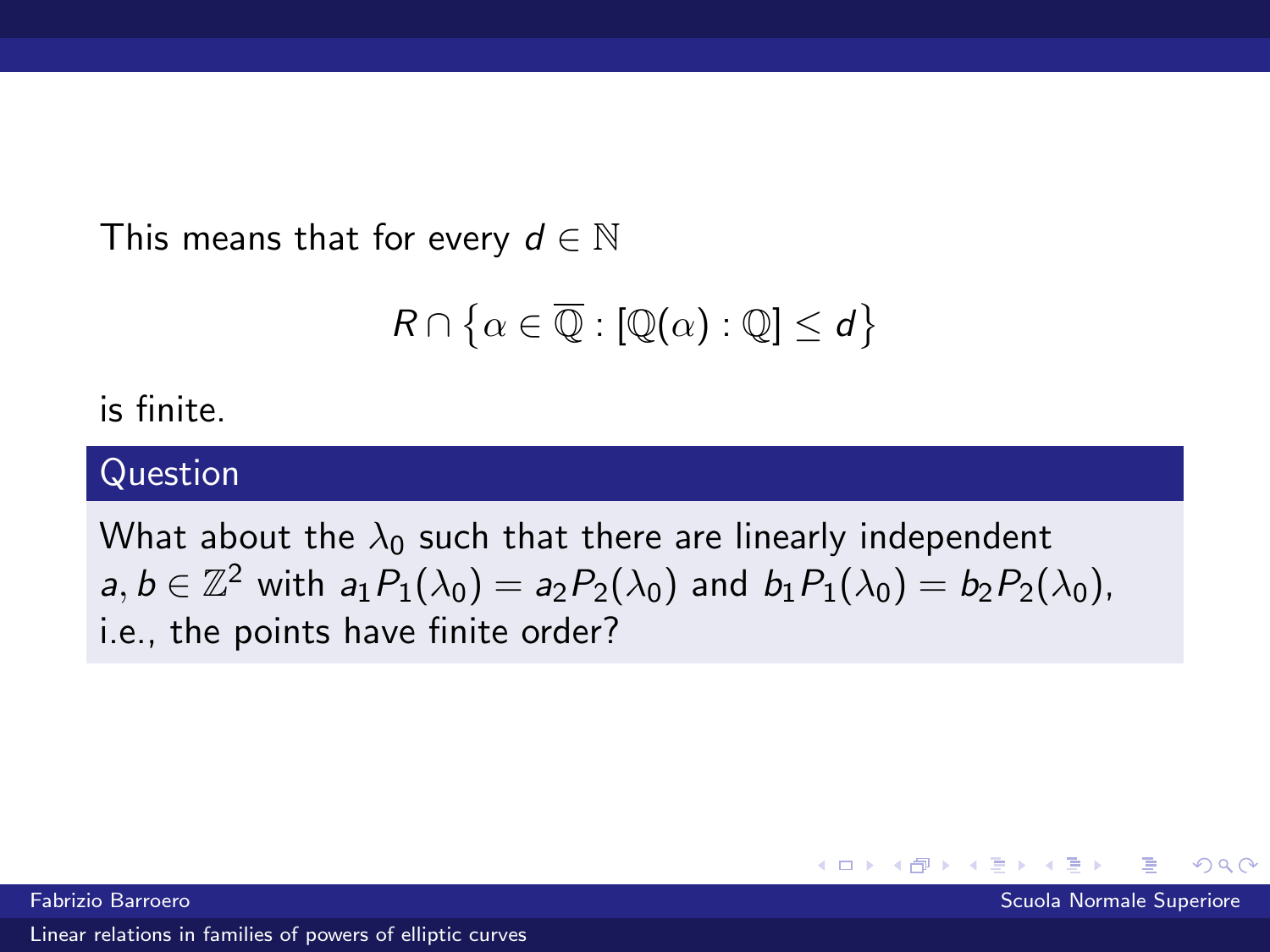#### Theorem (Masser, Zannier)

There are at most finitely many  $\lambda_0$  such that  $P_1(\lambda_0)$  and  $P_2(\lambda_0)$ are simultaneously torsion on  $E_{\lambda_0}.$ 



Fabrizio Barroero Scuola Normale Superiore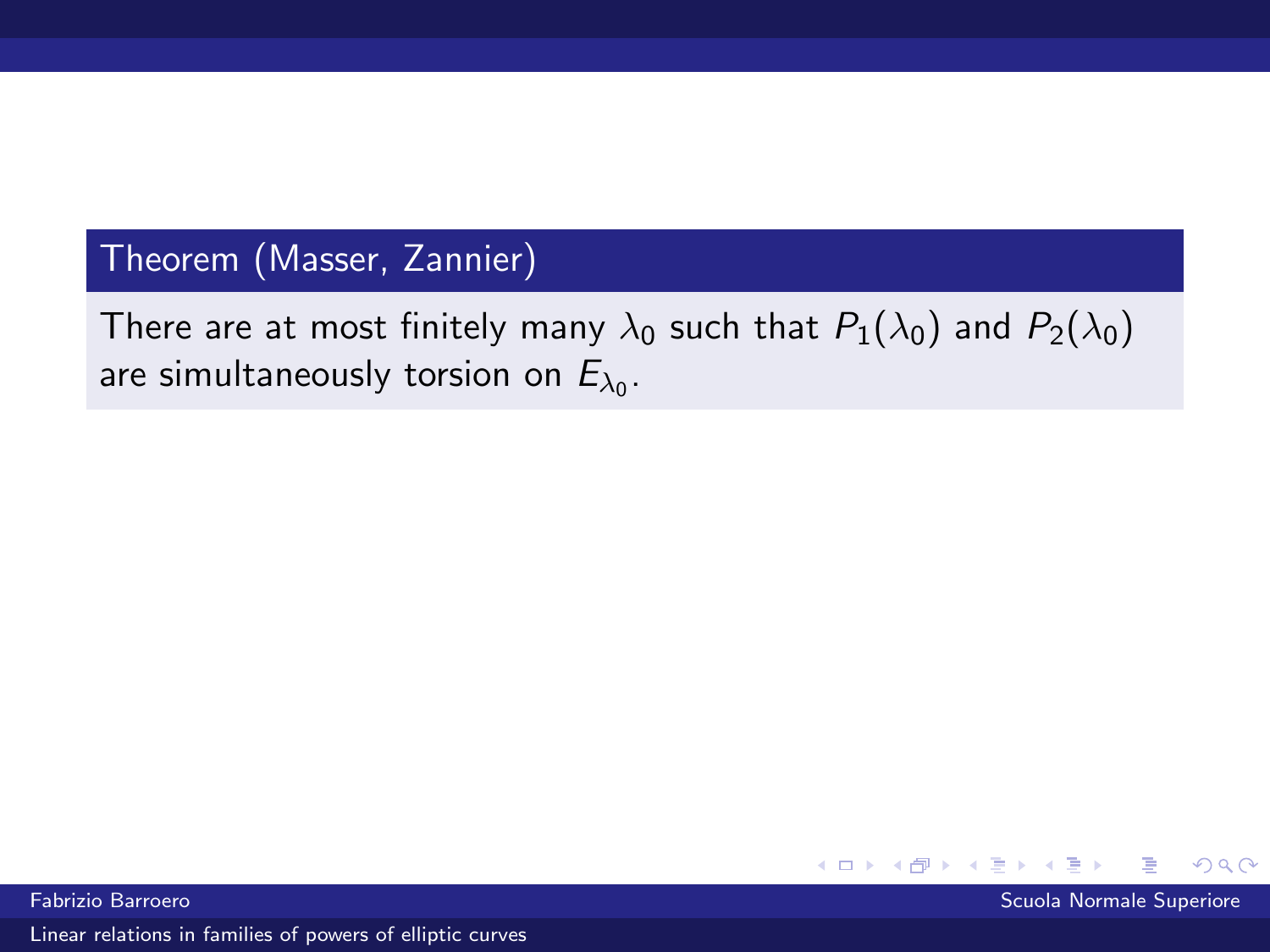#### Theorem (Masser, Zannier)

There are at most finitely many  $\lambda_0$  such that  $P_1(\lambda_0)$  and  $P_2(\lambda_0)$ are simultaneously torsion on  $E_{\lambda_0}.$ 

Stoll: There is actually no such  $\lambda_0$ .

**←ロ ▶ ← イ 同 →**  $\Omega$ 

Fabrizio Barroero Scuola Normale Superiore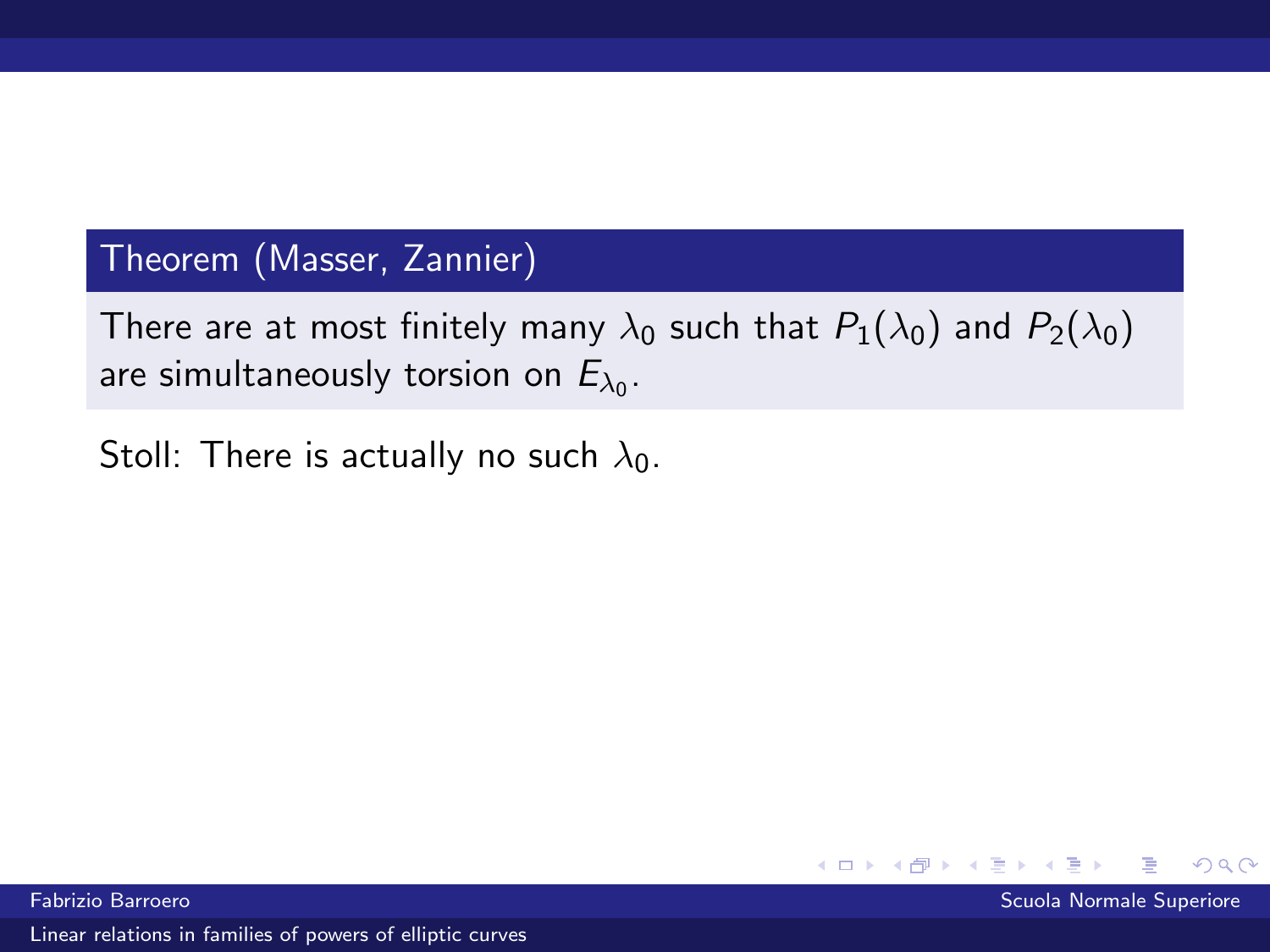#### Theorem (Masser, Zannier)

There are at most finitely many  $\lambda_0$  such that  $P_1(\lambda_0)$  and  $P_2(\lambda_0)$ are simultaneously torsion on  $E_{\lambda_0}.$ 

Stoll: There is actually no such  $\lambda_0$ .

More generally, Masser and Zannier proved the Theorem for any complex distinct abscissas ( $\neq 0, 1$ ).

Fabrizio Barroero Scuola Normale Superiore

 $\Omega$ 

( □ ) ( <sub>①</sub> )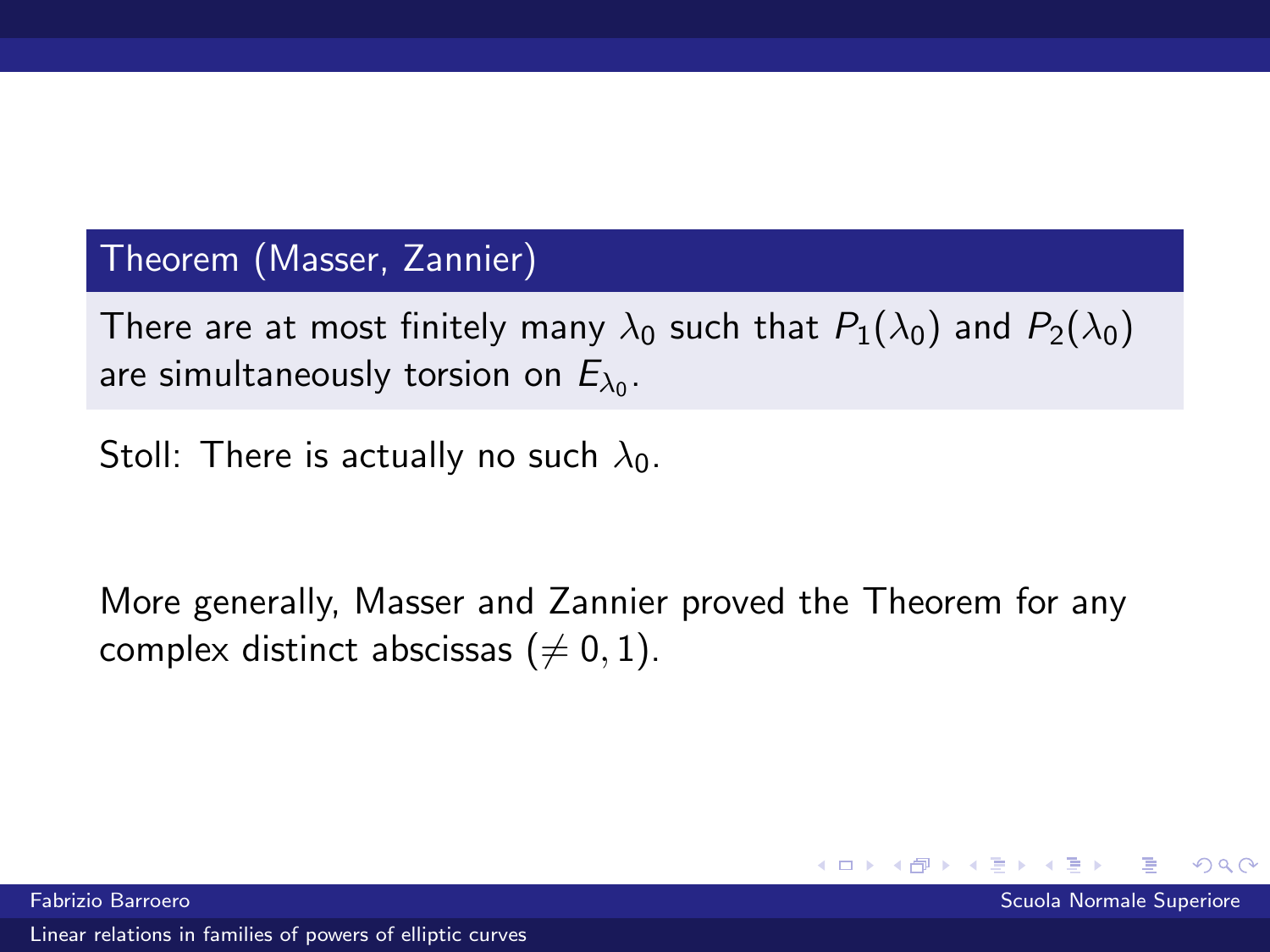K ロ ▶ K 伊 ▶  $299$ 

Fabrizio Barroero Scuola Normale Superiore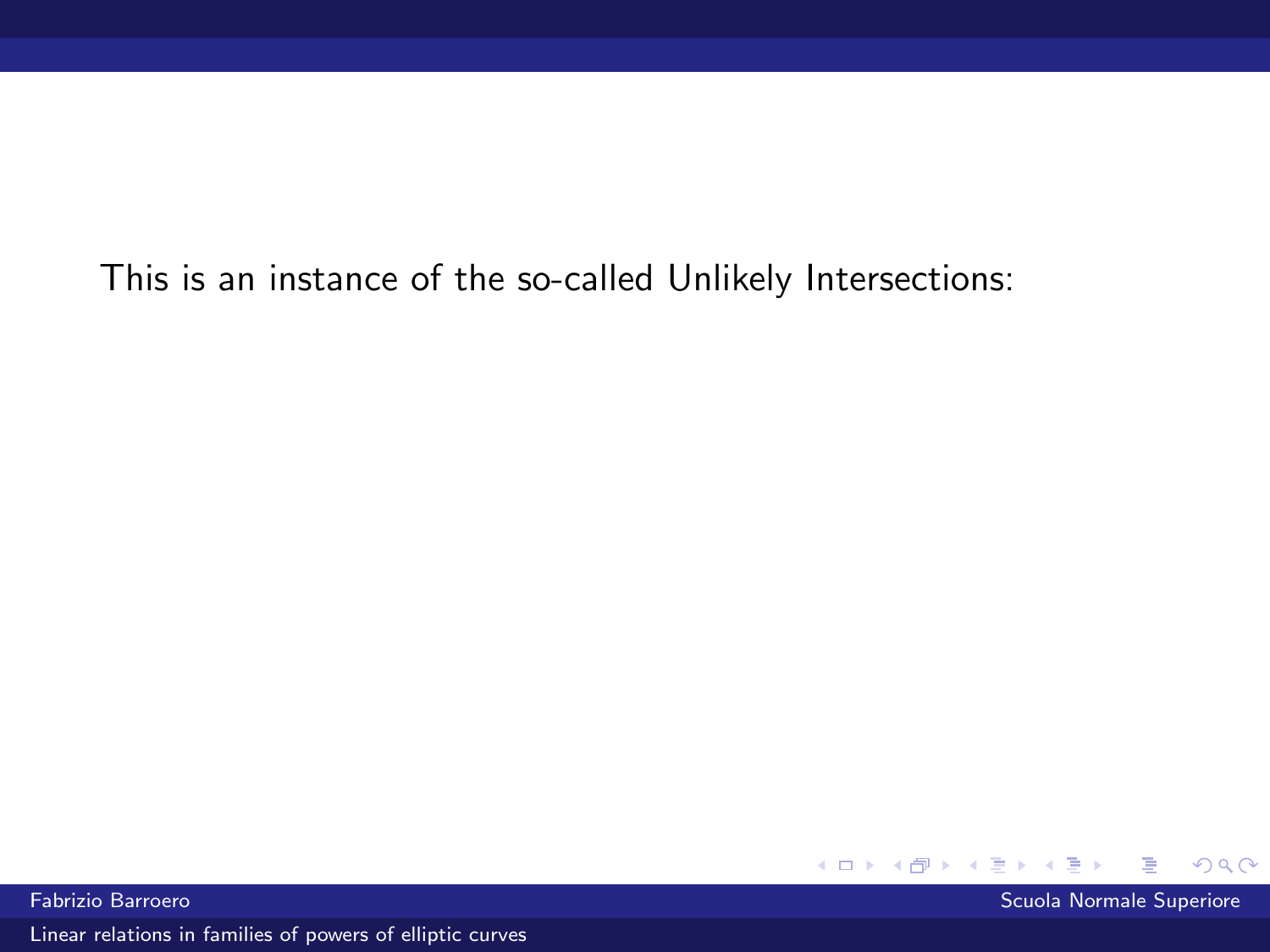Our space  $S = \{(x_1,y_1,x_2,y_2,\lambda): (x_i,y_i) \in E_{\lambda}\}$  has dimension 3.



Fabrizio Barroero Scuola Normale Superiore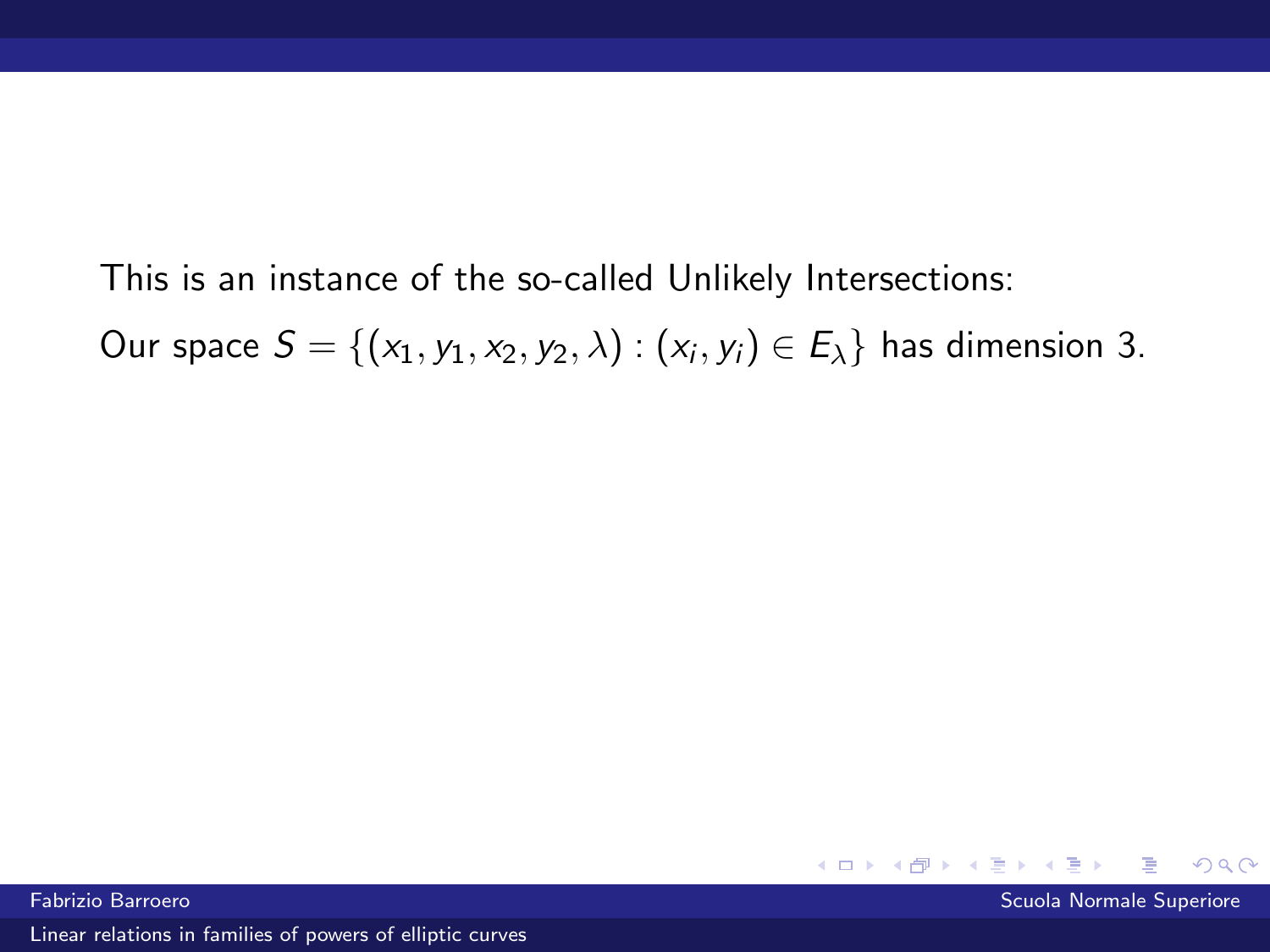Our space  $S = \{(x_1,y_1,x_2,y_2,\lambda): (x_i,y_i) \in E_{\lambda}\}$  has dimension 3. Fixing abscissas gives a curve in S.



 $\Omega$ 

 $\leftarrow$   $\Box$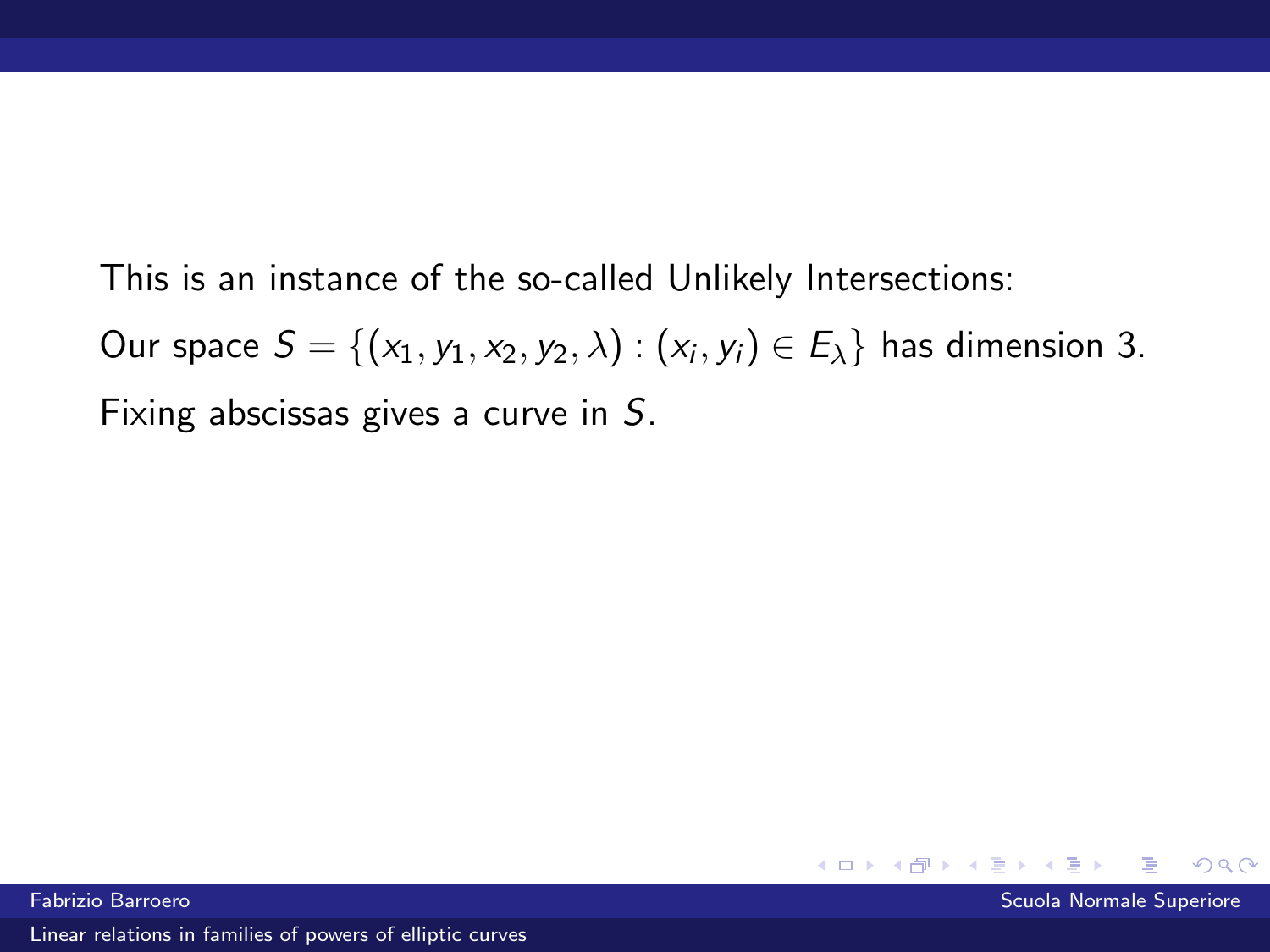Our space  $S = \{(x_1,y_1,x_2,y_2,\lambda): (x_i,y_i) \in E_{\lambda}\}$  has dimension 3. Fixing abscissas gives a curve in S.

Fixing the finite order of the two points gives a curve.

4. 0. 8.  $\Omega$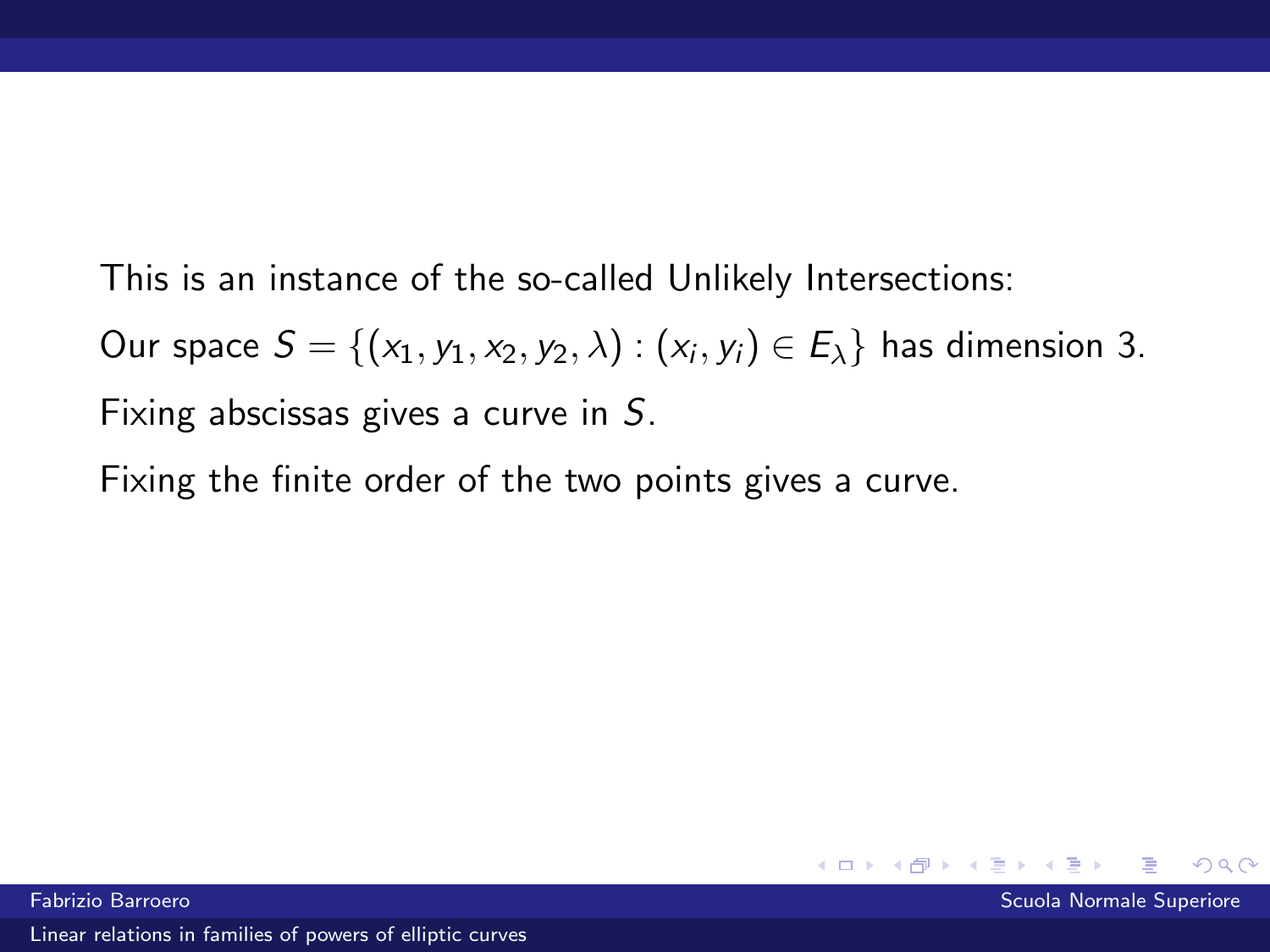Our space  $S = \{(x_1,y_1,x_2,y_2,\lambda): (x_i,y_i) \in E_{\lambda}\}$  has dimension 3. Fixing abscissas gives a curve in S.

Fixing the finite order of the two points gives a curve.

We are intersecting a curve with a countable union of curves in a space of dimension 3: Unlikely Intersections!

 $\Omega$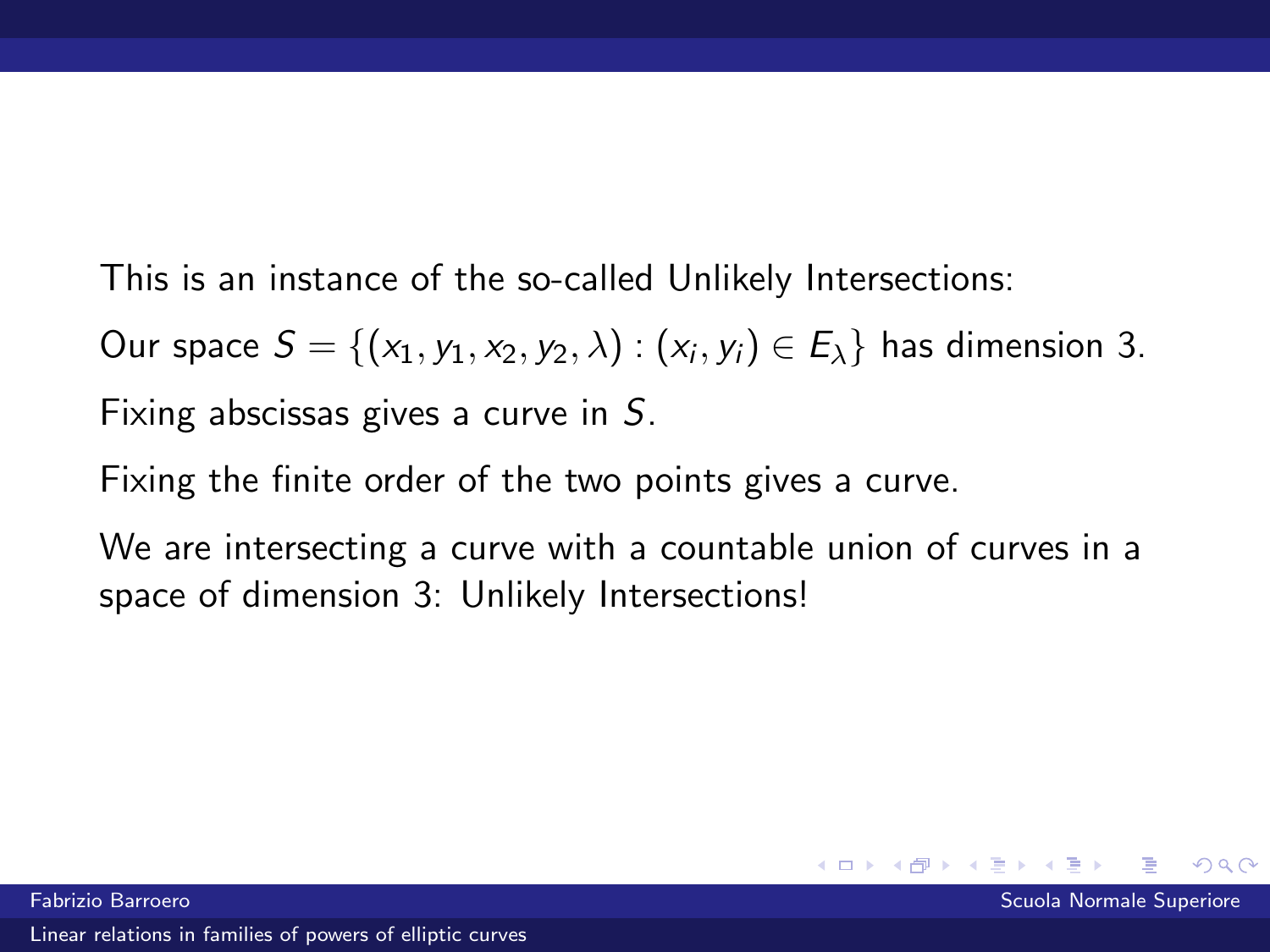## Consider

$$
P_3(\lambda)=\left(5,\sqrt{20(5-\lambda)}\right).
$$

 $\rightarrow$   $\equiv$   $\rightarrow$ Fabrizio Barroero Scuola Normale Superiore (Scuola Normale Superiore Scuola Normale Superiore Scuola Normale Superiore

É

 $299$ 

**K ロ ト K 御 ト K 差 ト**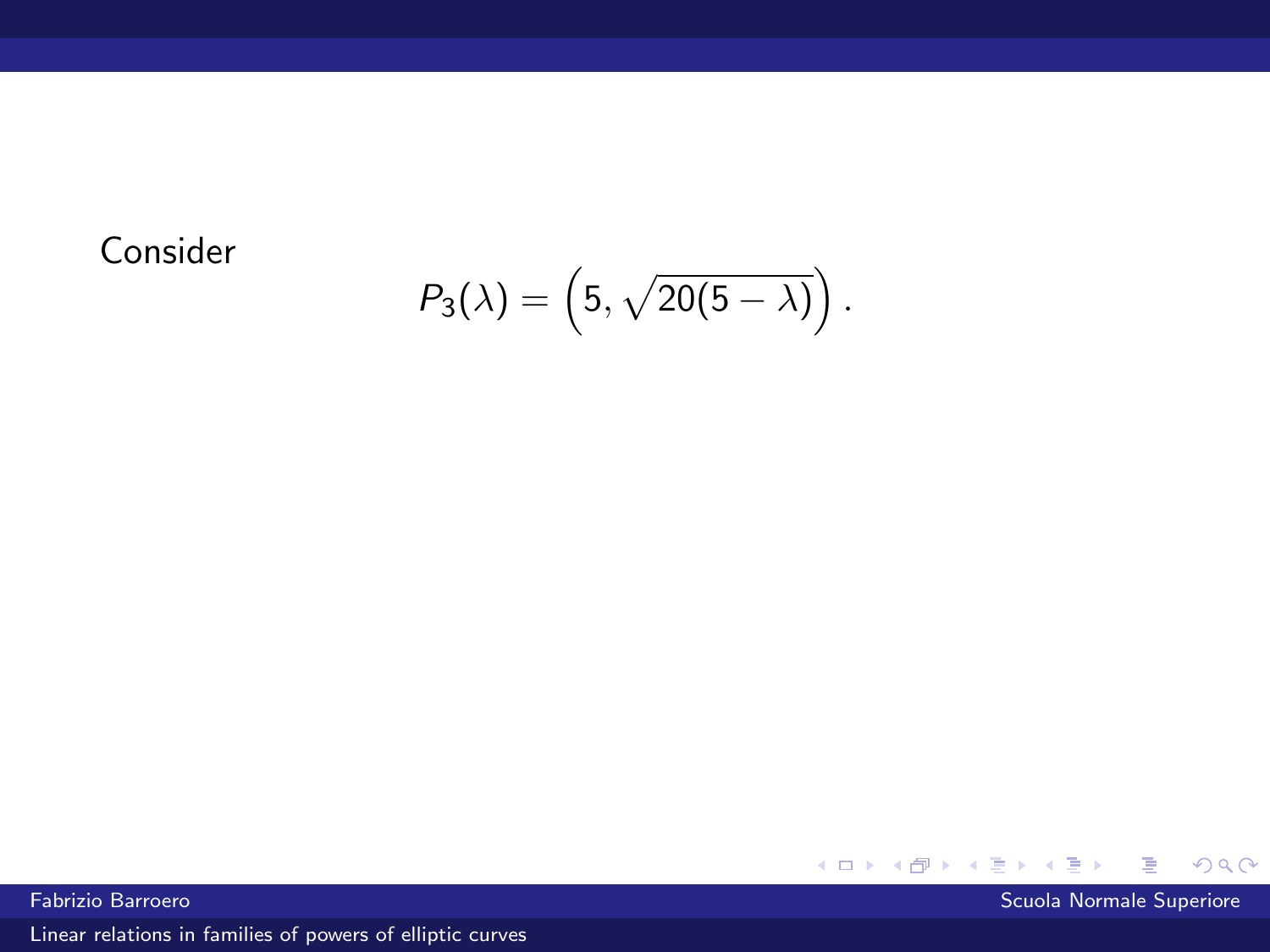Consider

$$
P_3(\lambda) = \left(5, \sqrt{20(5-\lambda)}\right).
$$

The points  $P_1(\lambda)$ ,  $P_2(\lambda)$  and  $P_3(\lambda)$  are still generically independent



i Fabrizio Barroero dell'altri di stato di stato di stato di stato di stato di stato di Scuola Normale Superiore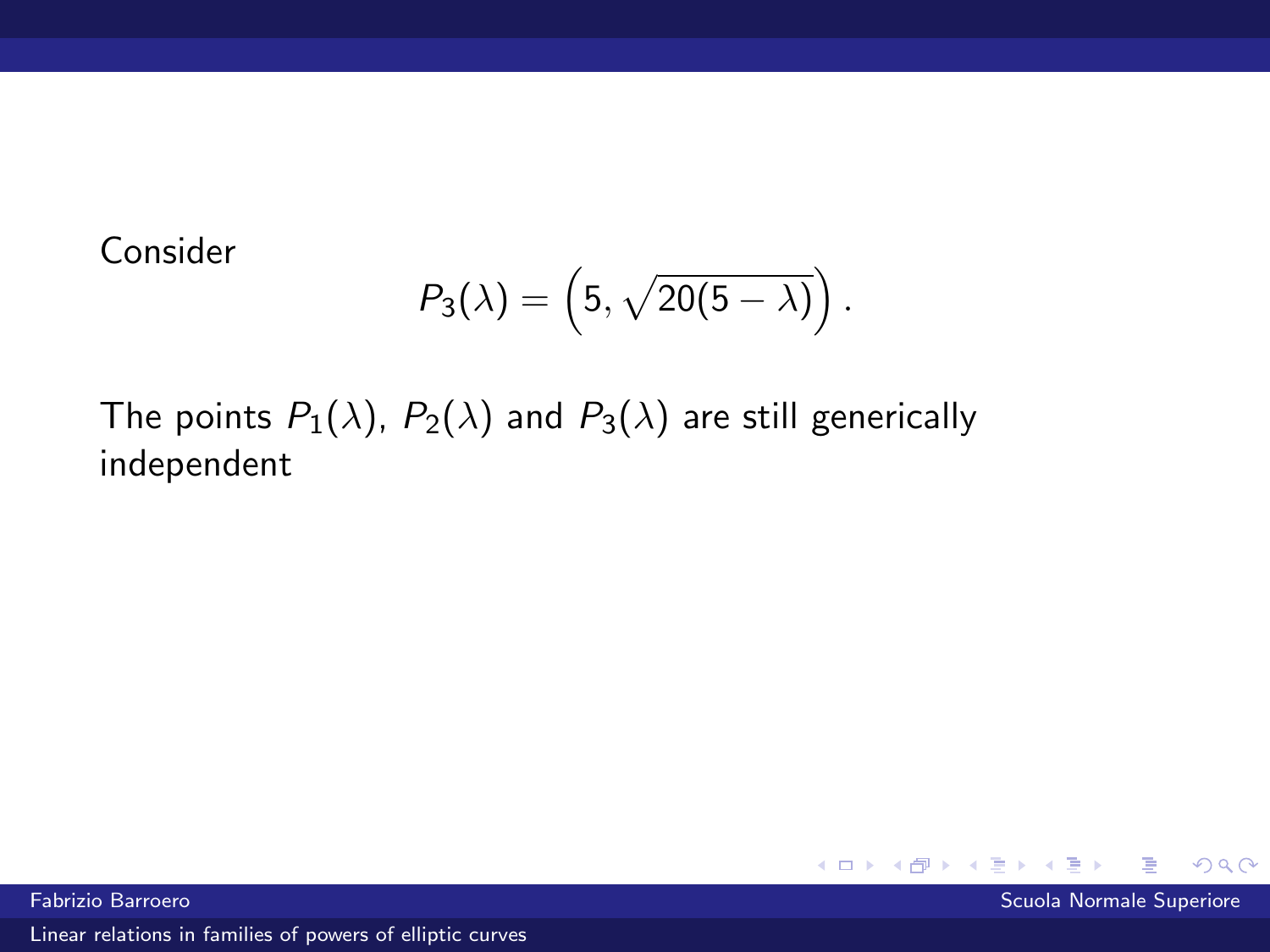Consider

$$
P_3(\lambda) = \left(5, \sqrt{20(5-\lambda)}\right).
$$

The points  $P_1(\lambda)$ ,  $P_2(\lambda)$  and  $P_3(\lambda)$  are still generically independentand

$$
\left\{\lambda_0\in\mathbb{C}:\exists a\in\mathbb{Z}^3\setminus\{0\}:a_1P_1(\lambda_0)+a_2P_2(\lambda_0)+a_3P_3(\lambda_0)=O\right\}
$$

is an infinite set of bounded height.

 $\Omega$ 

 $\leftarrow$   $\Box$   $\rightarrow$   $\leftarrow$   $\rightarrow$   $\rightarrow$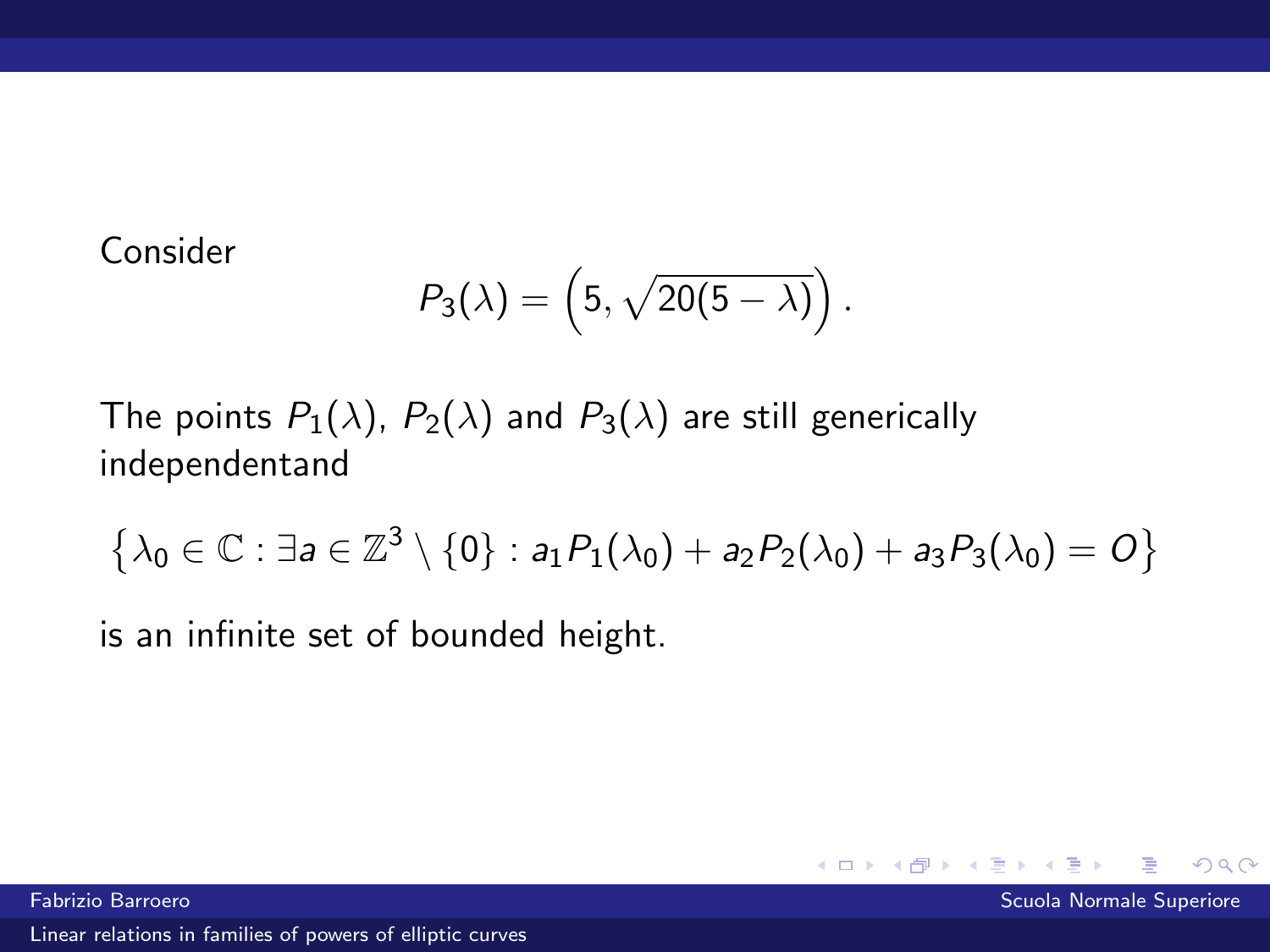#### Theorem

There are at most finitely many  $\lambda_0$  such that  $P_1(\lambda_0)$ ,  $P_2(\lambda_0)$  and  $P_3(\lambda_0)$  satisfy two independent relations on  $E_{\lambda_0}$ .





 $\Omega$ 

K ロ ▶ K @ ▶ K 점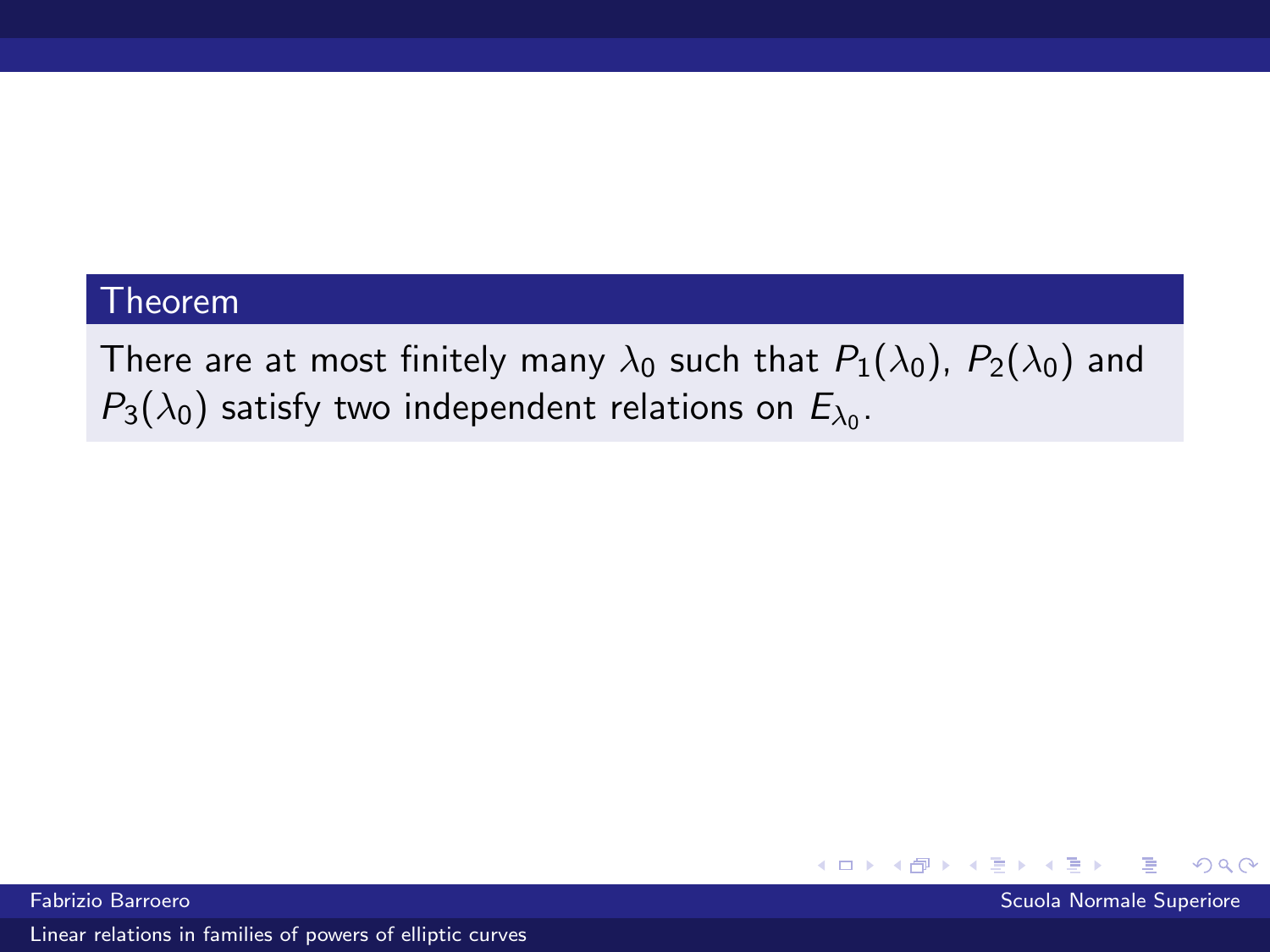#### Theorem

There are at most finitely many  $\lambda_0$  such that  $P_1(\lambda_0)$ ,  $P_2(\lambda_0)$  and  $P_3(\lambda_0)$  satisfy two independent relations on  $E_{\lambda_0}$ .

We were able to substitute 2, 3, 5 with pairwise distinct algebraic abscissas, and consider arbitrary many points



 $\Omega$ 

( □ ) ( <sub>①</sub> )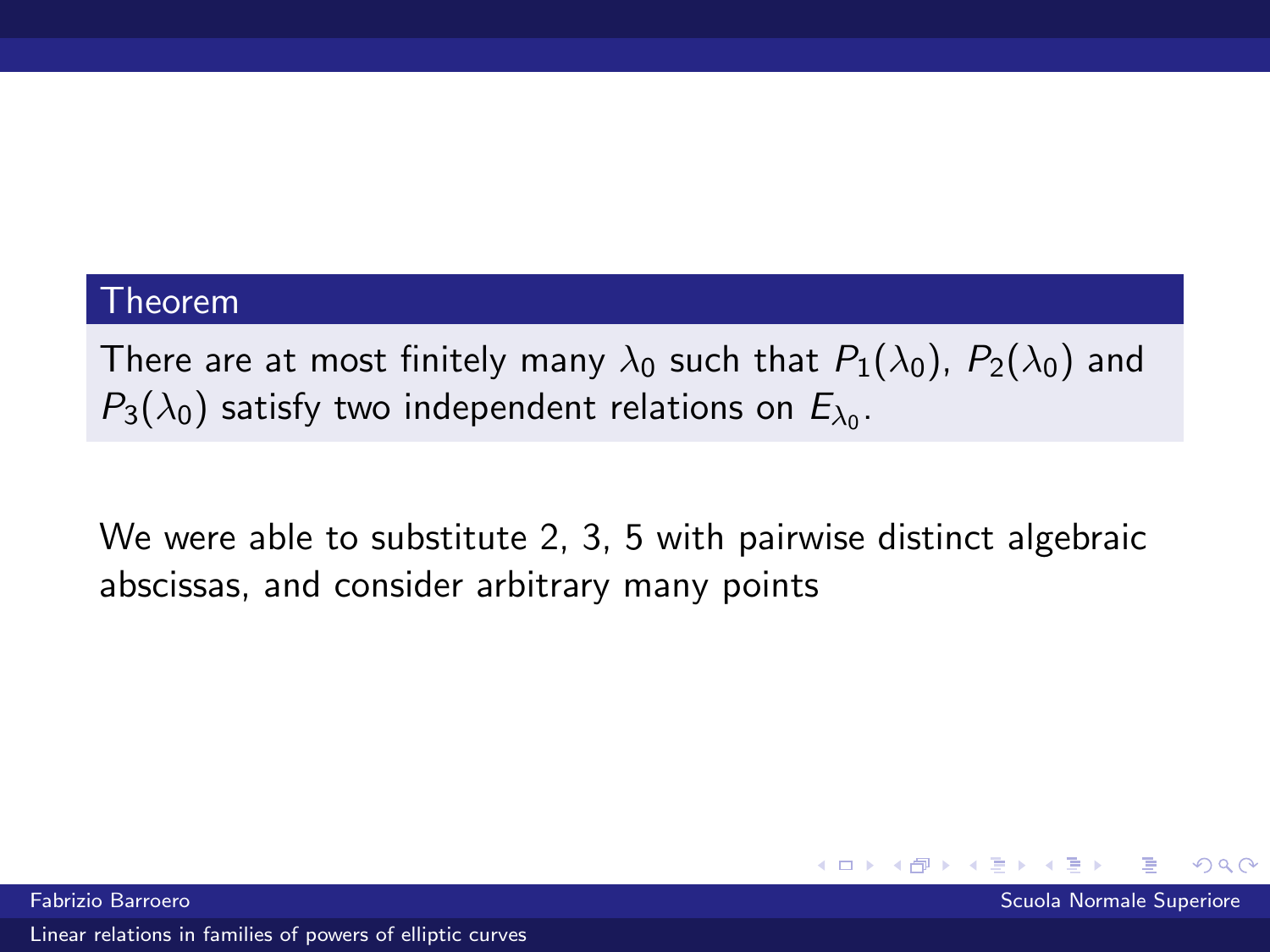#### Theorem (B., Capuano)

Let  $\mathcal{C} \subseteq \mathbb{A}^{2n+1}$  be an irreducible curve defined over  $\overline{\mathbb{Q}}$  with coordinate functions  $(x_1, y_1, \ldots, x_n, y_n, \lambda)$ ,  $\lambda$  non-constant, such that, for every  $j=1,\ldots,n$ , the points  $P_j=(\mathsf{x}_j,\mathsf{y}_j)$  lie on  $E_\lambda$  and there are no integers  $a_1, \ldots, a_n \in \mathbb{Z}$ , not all zero, such that

$$
a_1P_1+\cdots+a_nP_n=O,
$$

identically on C. Then there are at most finitely many  $c \in \mathcal{C}$  such that the points  $P_1(c), \ldots, P_n(c)$  satisfy two independent relations on  $E_{\lambda(\underline{c})}$ .

Fabrizio Barroero Scuola Normale Superiore

メロメ メタメ メミメ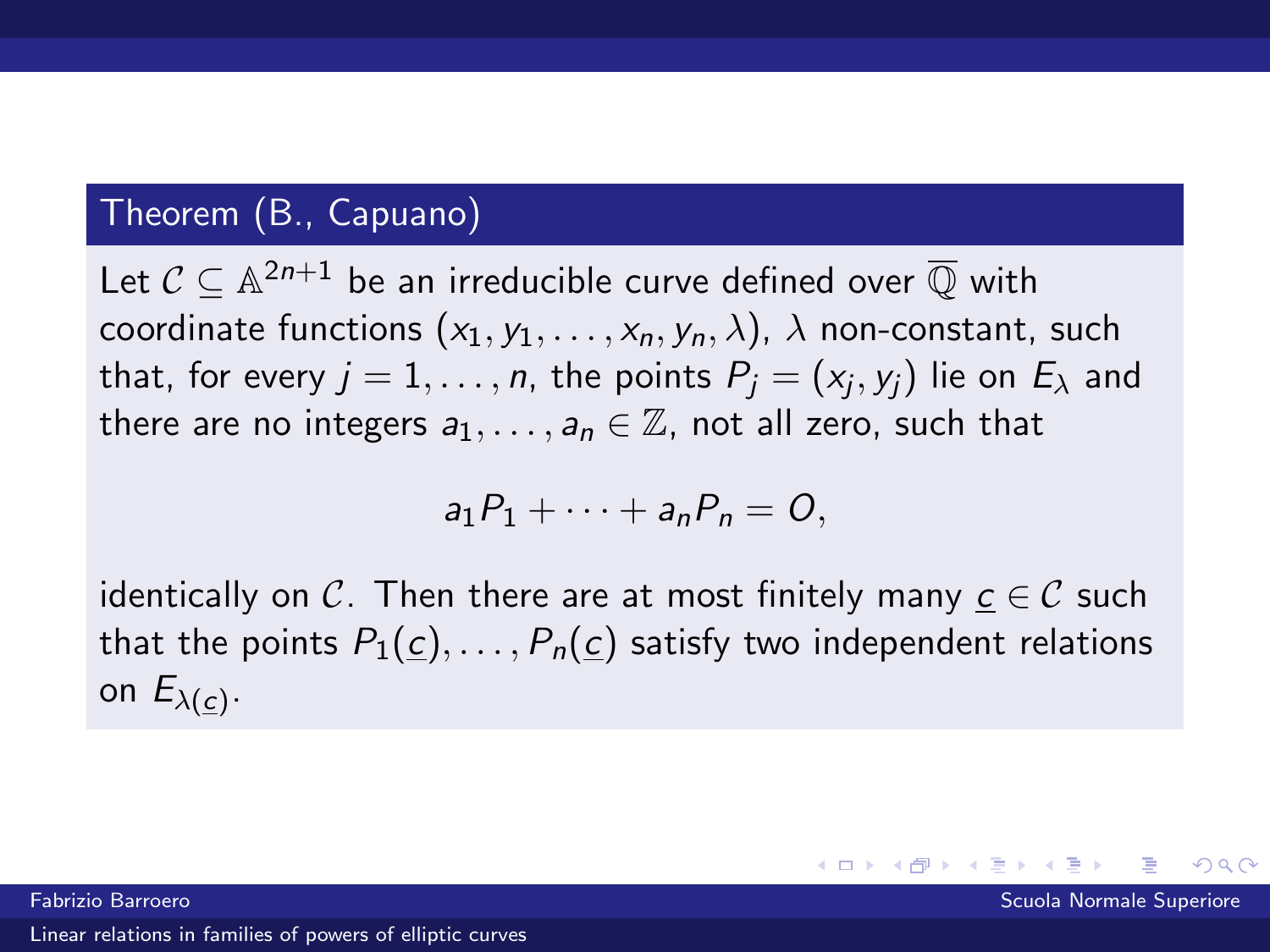Our space  $\mathcal{S} = \{ (x_1, y_1, \ldots, x_n, y_n, \lambda) : (x_i, y_i) \in E_{\lambda} \}$  has dimension  $n + 1$ .

> $\leftarrow$   $\Box$   $\rightarrow$   $\leftarrow$   $\leftarrow$   $\rightarrow$  $\Omega$

Fabrizio Barroero Scuola Normale Superiore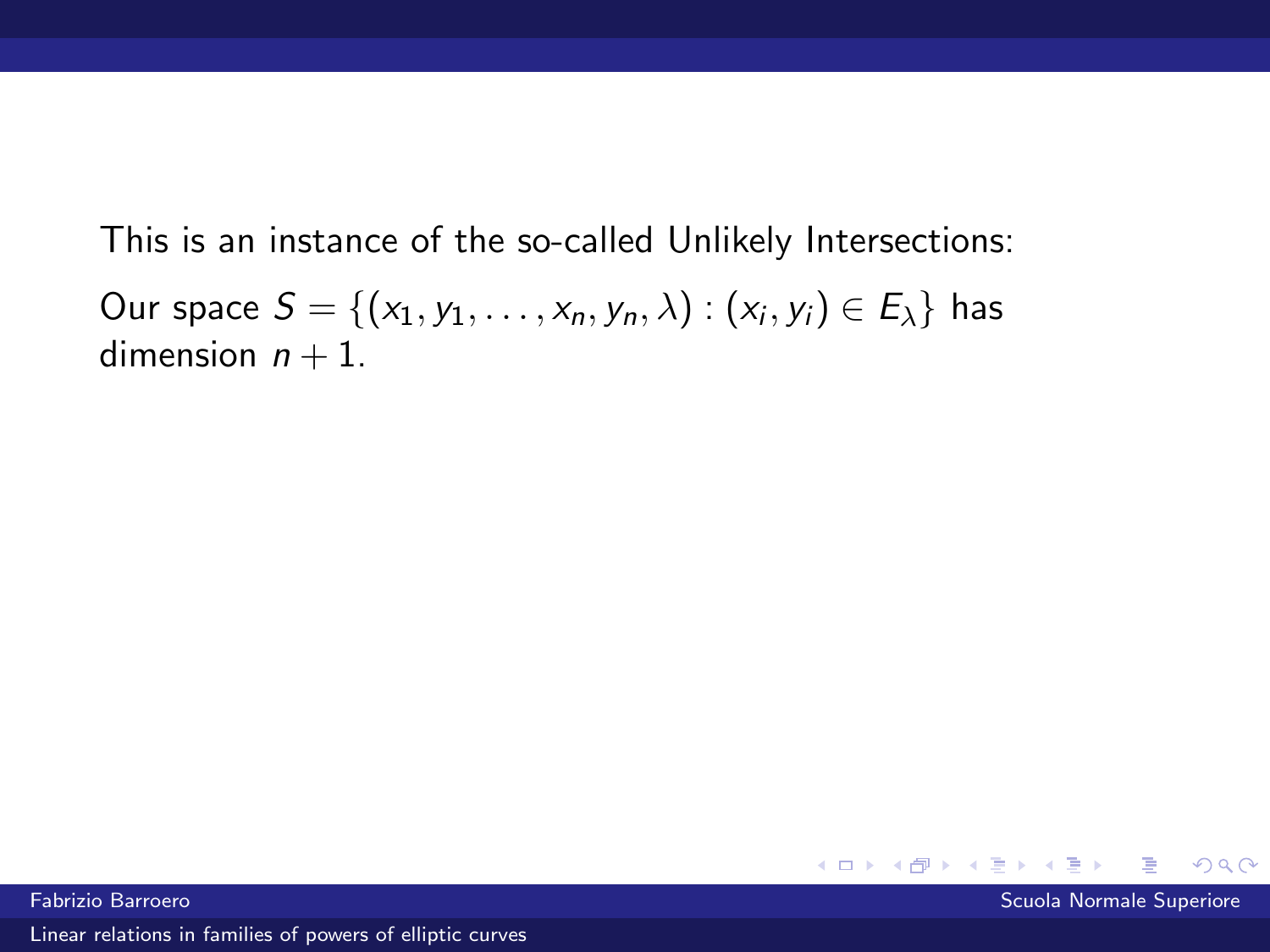Our space  $\mathcal{S} = \{ (x_1, y_1, \ldots, x_n, y_n, \lambda) : (x_i, y_i) \in E_{\lambda} \}$  has dimension  $n + 1$ .

We have a curve  $\mathcal C$  in  $S$ .

Fabrizio Barroero Scuola Normale Superiore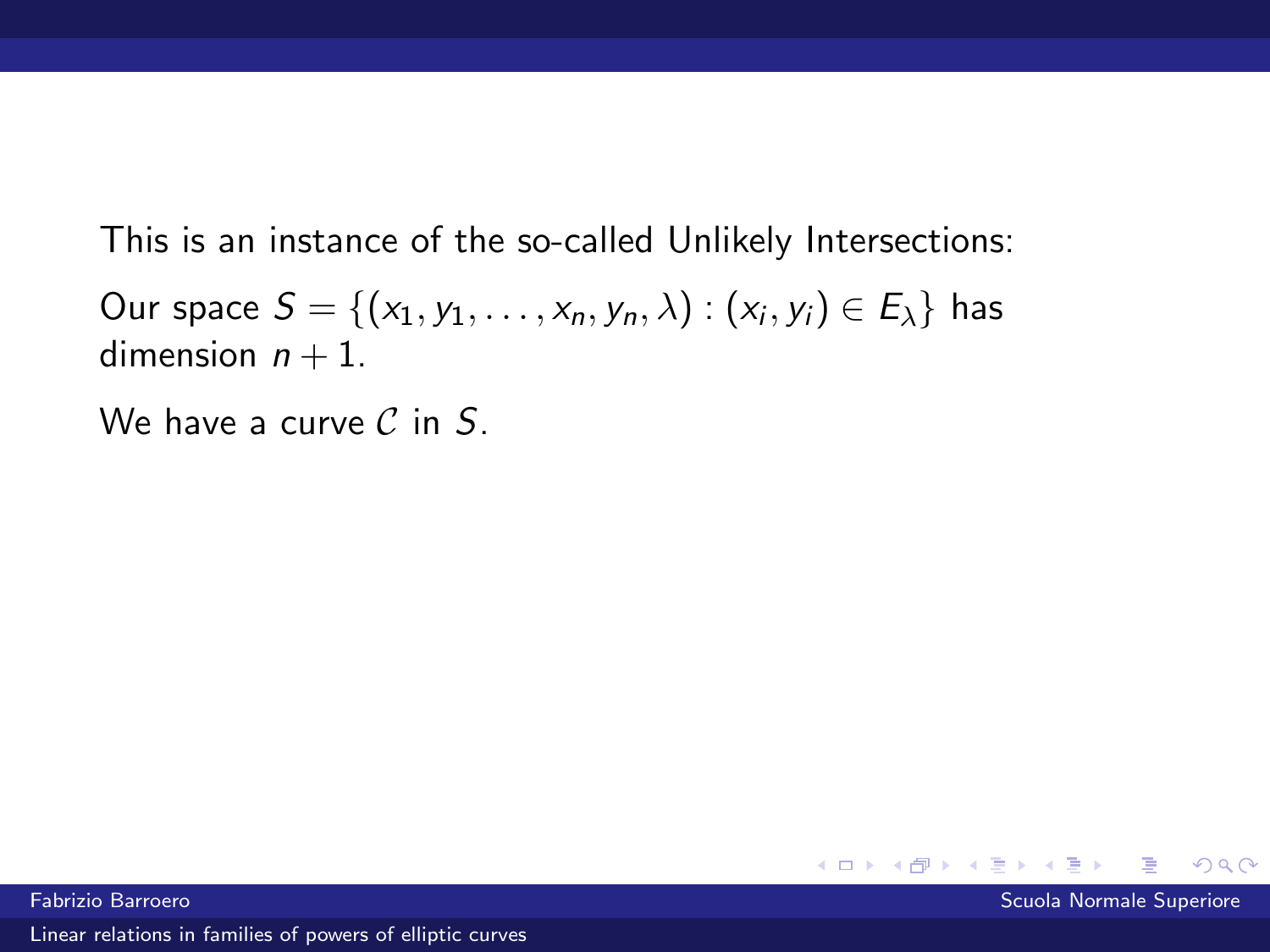Our space  $\mathcal{S} = \{ (x_1, y_1, \ldots, x_n, y_n, \lambda) : (x_i, y_i) \in E_{\lambda} \}$  has dimension  $n + 1$ .

We have a curve  $\mathcal C$  in  $S$ .

Fixing two independent relations gives something of dimension  $n-1$ 



 $\Omega$ 

**←ロ ▶ ← イ 同 →**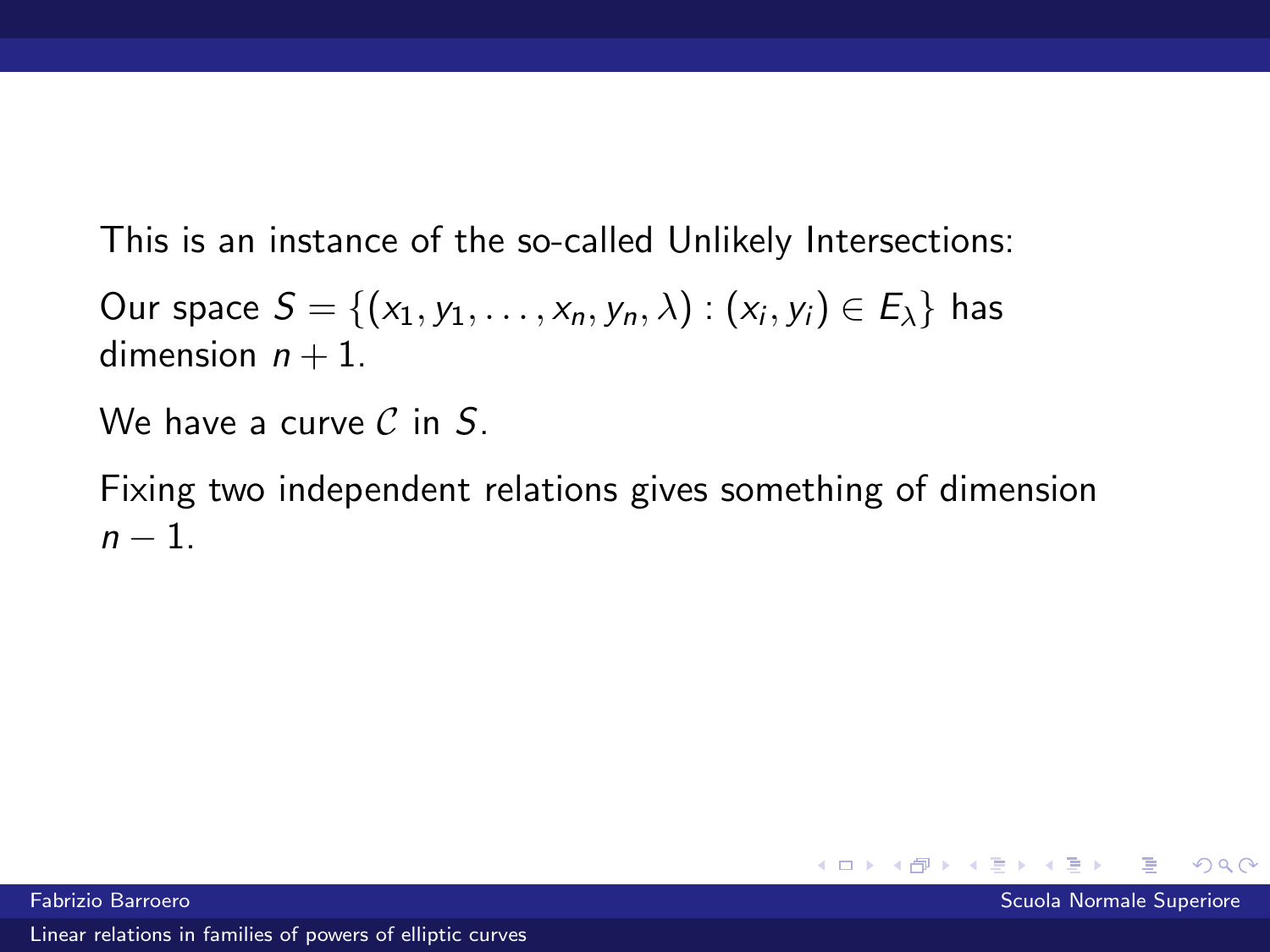Our space  $\mathcal{S} = \{ (x_1, y_1, \ldots, x_n, y_n, \lambda) : (x_i, y_i) \in E_{\lambda} \}$  has dimension  $n + 1$ .

We have a curve  $\mathcal C$  in  $S$ .

Fixing two independent relations gives something of dimension  $n-1$ 

We are intersecting a curve with a countable union of  $n-1$ -folds in a space of dimension  $n + 1$ : Unlikely Intersections!

 $\Omega$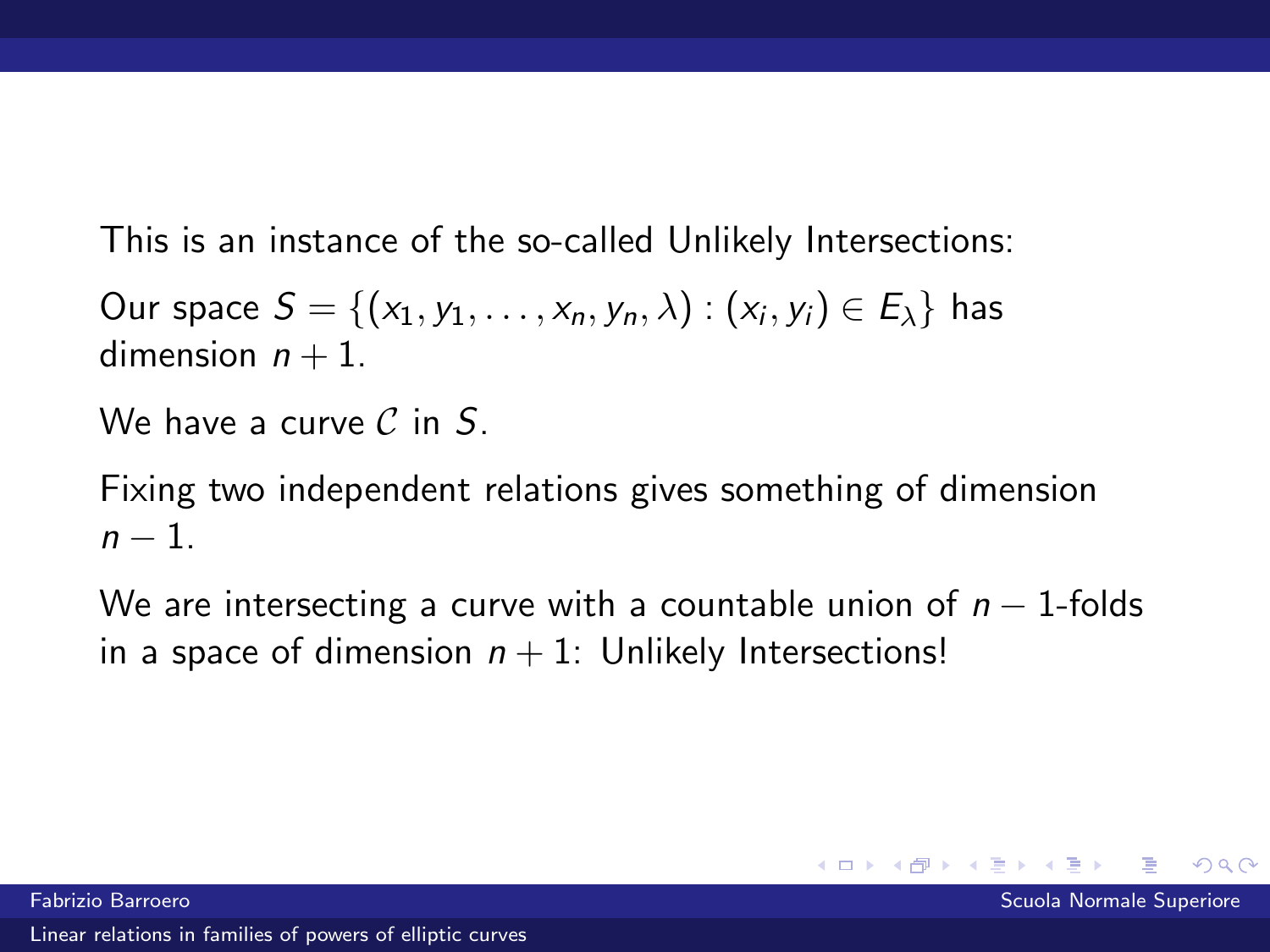# The Zilber-Pink Conjecture

#### **Conjecture**

Let  $A$  be an abelian scheme over a variety defined over  $\mathbb C$ , and denote by  ${\cal A}^{\rm [c]}$  the union of its abelian subschemes of codimension at least c. Let  $V$  be an irreducible closed subvariety of  $A$ . Then  $\mathcal{V}\cap\mathcal{A}^{[1+\mathsf{dim}\;\mathcal{V}]}$  is contained in a finite union of abelian subschemes of  $A$  of positive codimension.